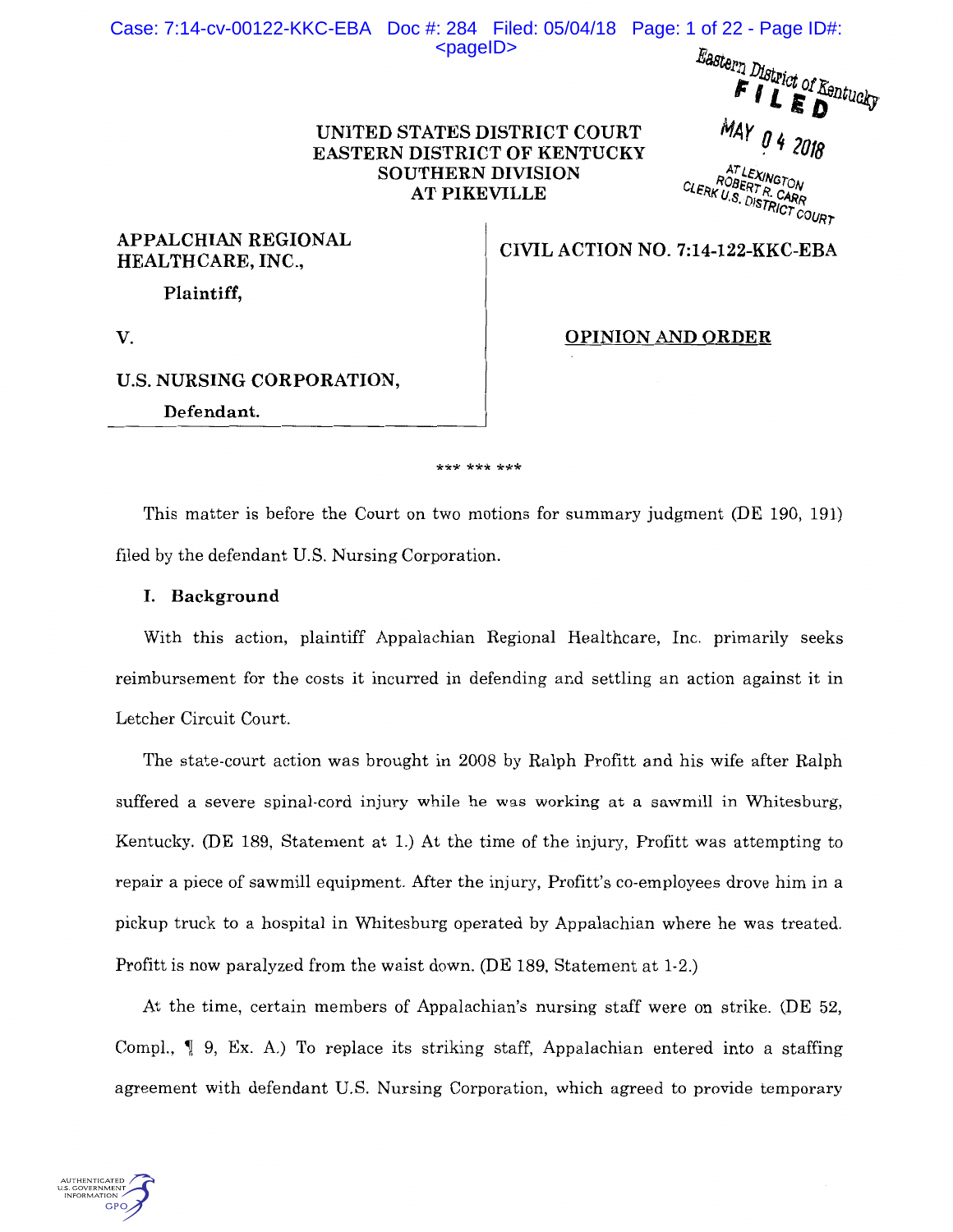#### Case: 7:14-cv-00122-KKC-EBA Doc #: 284 Filed: 05/04/18 Page: 2 of 22 - Page ID#: <pageID>

personnel to fill the vacant nursing positions. (DE 52, Compl., Ex. A, Agreement.) One of the nurses who U.S. Nursing provided was Constance Foote. She was on duty at Appalachian's emergency room when Proffitt arrived at the hospital.

After being treated at the hospital, Profitt and his wife brought suit in state court, initially asserting claims against the manufacturer and installer of the equipment and Appalachian. (DE 197-1, Original Compl.) Later, the Profitts amended the complaint to add as defendants U.S. Nursing and three nurses: Nurses Foote, Sheila Hurt, and Roxanna Parsons. (DE 65-2, First Am. State Ct. Compl.) The Profitts alleged that the three nurses "failed to stabilize and immobilize" Ralph when moving him from the pickup to the emergency room, which worsened his injuries. (DE 65-2, First Am. State Court Compl., **16.)** Nurses Hurt and Parsons are regularly employed by Appalachian.

The Profitts asserted in the state-court action that Appalachian was vicariously liable for the actions of Hurt, Parsons, and Foote and that U.S. Nursing was vicariously liable for Foote's actions. (DE 25-1, Second Am. State Ct. Complaint,  $\P\P$  27-28.) The Profitts also asserted that Appalachian was directly liable for Profitt's injuries because it negligently staffed the hospital and negligently trained the hospital staff. (DE 25-1, State Ct. Compl.  $\parallel$  1 30-31.) According to Appalachian, the Profitts sought compensatory damages of \$23.5 million and additional punitive damages. (DE 208, Statement at 2.)

In 2012 – about four years after the Profitt litigation began  $-$  U.S. Nursing asked the state court to find that Nurse Foote was Appalachian's "borrowed servant." As Judge Amul Thapar (who originally presided over this case) explained, "The borrowed-servant doctrine applies when an employer loans his employee to a third-party and that third-party directs the employee's work." (DE 30, Opinion at 2.) Under this doctrine, the third party is liable as an employer for the employee's actions and the original employer is relieved of all such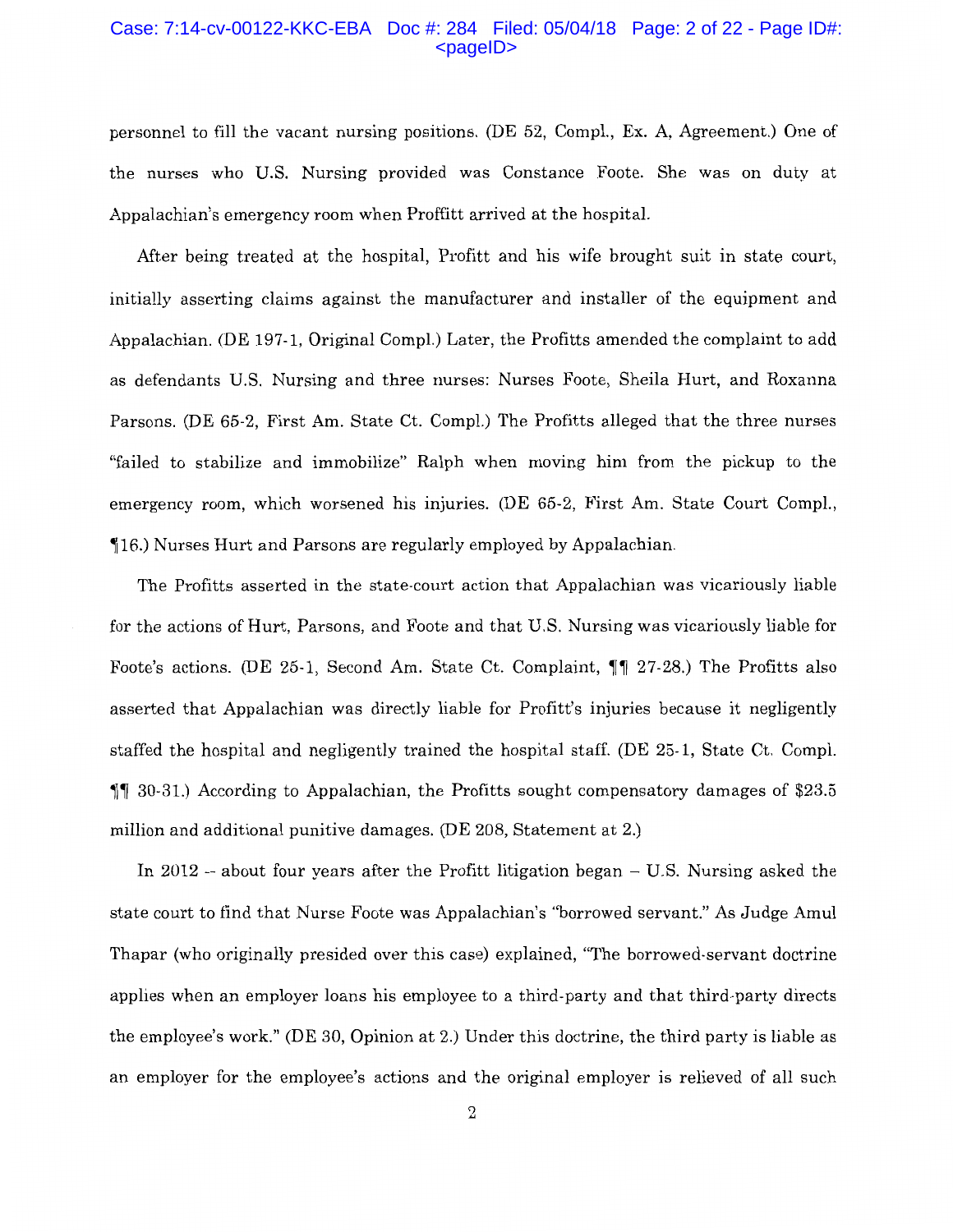#### Case: 7:14-cv-00122-KKC-EBA Doc #: 284 Filed: 05/04/18 Page: 3 of 22 - Page ID#:  $<$ pageID $>$

liabilities. (DE 30, Op. at 2). *See also Carnes v. Dep 't of Econ. Sec.,* 435 S.W.2d 758, 761 (Ky. 1968). In this case, a finding in the state-court action that Nurse Foot was Appalachian's borrowed servant would have meant that Appalachian would be liable for Nurse Foote's alleged torts and U.S. Nursing would not be.

That obviously concerned Appalachian. It notified U.S. Nursing that it considered the borrowed-servant motion to be a breach of the staffing agreement. Appalachian threatened a breach-of-contract claim unless U.S. Nursing would agree to certain things. (DE 1-3, Letter.) It asked U.S. Nursing to agree that it remained obligated under the staffing agreement to indemnify Appalachian for any expenses it incurred as a result of Nurse Foote's actions no matter whether its borrowed-servant defense was successful or not. It also asked U.S. Nursing to agree that its insurance would cover any verdict against Appalachian that was based on Nurse Foote's acts even if the state court were to determine she was Appalachian's borrowed servant.

In response, U.S. Nursing informed Appalachian that it had conferred with its professional liability insurer, Nautilus Insurance Company. (DE 1-4, Letter.) Based on that discussion, U.S. Nursing had determined that, even if the trial court were to find that Nurse Foote was Appalachian's employee at the time of the incident under the borrowedservant doctrine, the insurance would still cover her acts. U.S. Nursing conceded, however, that it could not make any representations on Nautilus's behalf. U.S. Nursing also informed Appalachian that Nautilus would not enter into any agreement with Appalachian confirming that the insurance would cover Nurse Foote's acts. U.S. Nursing clarified that its representations regarding the available coverage were based only on its understanding of the Nautilus insurance policy. As to its indemnification obligations, U.S. Nursing agreed to indemnify Appalachian from any damages arising from the negligent acts of Nurse Foote.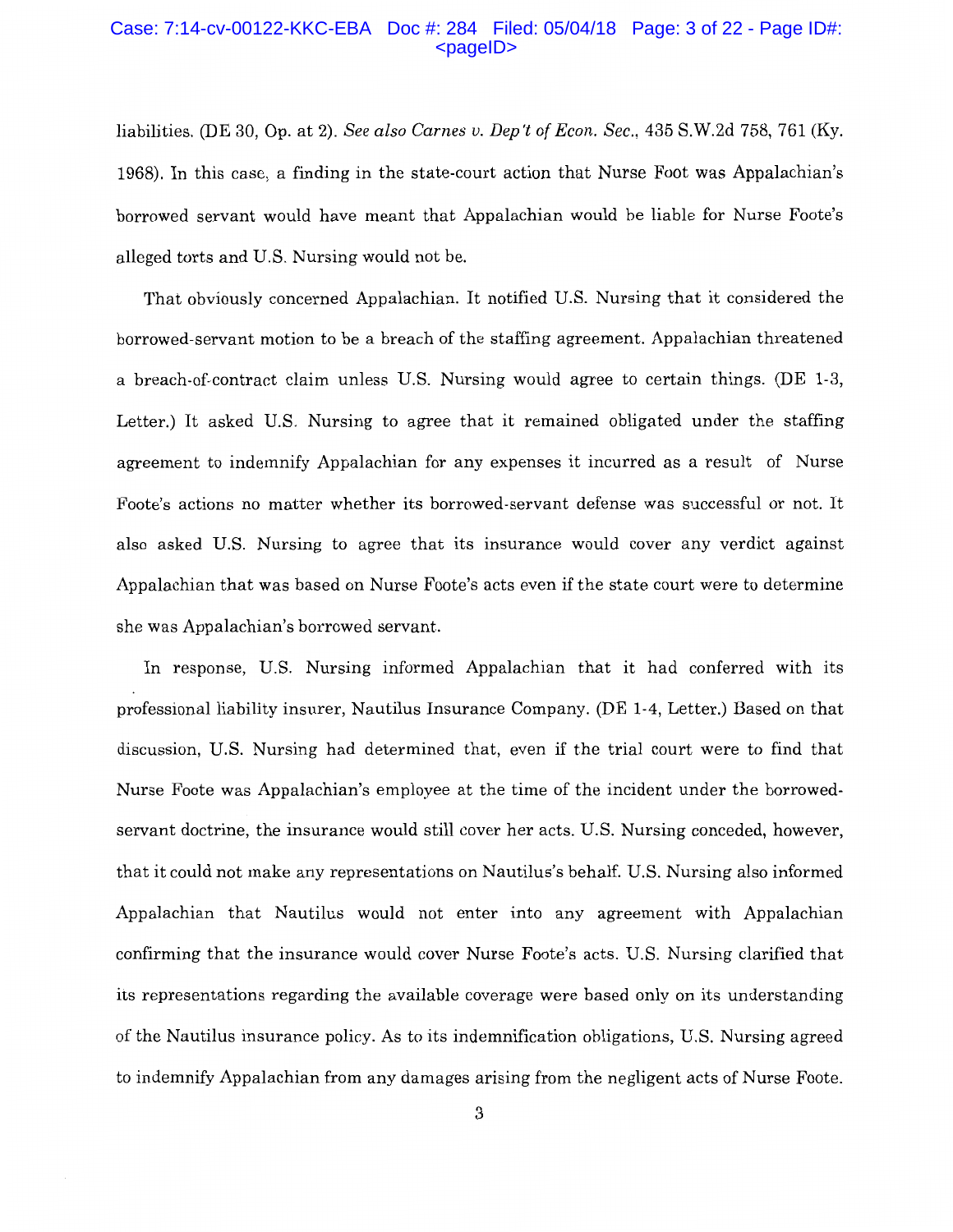#### Case: 7:14-cv-00122-KKC-EBA Doc #: 284 Filed: 05/04/18 Page: 4 of 22 - Page ID#: <pageID>

Finally, U.S. Nursing reserved its right to raise the borrowed-servant issue again at trial and to appeal any denial of its motion.

A few months later, the trial judge orally denied U.S. Nursing's borrowed-servant motion, stating that he viewed Nurse Foote as "dual serving." (DE 208-31, Tr. at 58-59.) The state court eventually granted Appalachian summary judgment on all claims against it except for the claim of vicarious liability for the negligent actions of Nurse Foote. (DE 197- 16, Nov. 13, 2015 Order (summ. j. on negligent training and staffing claims); DE 206-8 Jan. 10, 2014 Order (summ. j. for all acts inside the emergency room.))

Likewise, the court entered summary judgment in favor of Appalachian's nurses Hurt and Parsons. (DE 208-13, Aug. 23, 2012 Order.) The trial judge also entered an order prohibiting any party from arguing or introducing evidence that Nurse Hurt or Parsons was the individual who came out of the emergency room to assist Profitt with entering the hospital. The trial judge determined that all parties had an opportunity to respond to the motions for summary judgment filed by Nurses Hurt and Parsons and that U.S. Nursing filed no response. Accordingly, the trial judge found that the liability of the two nurses had been litigated and resolved and was no longer an issue for the jury to decide. (DE 208-11, Mar. 26, 2016 Order.)

The manufacturer and installer of the equipment settled with the Profitts for around \$3 million. (DE 189, Statement at 10; DE 208, Statement at 5.) That left as defendants Appalachian, U.S. Nursing, and Nurse Foote.

On April 1, 2016 – the last business day before trial was scheduled to begin – Appalachian settled with the Profitts for \$2 million. At this point, it had incurred legal fees of \$1 million defending the claims against it. (DE 208, Statement at 3.) Appalachian asserts that, at that time, the "only conceivable basis" for its liability was its vicarious liability for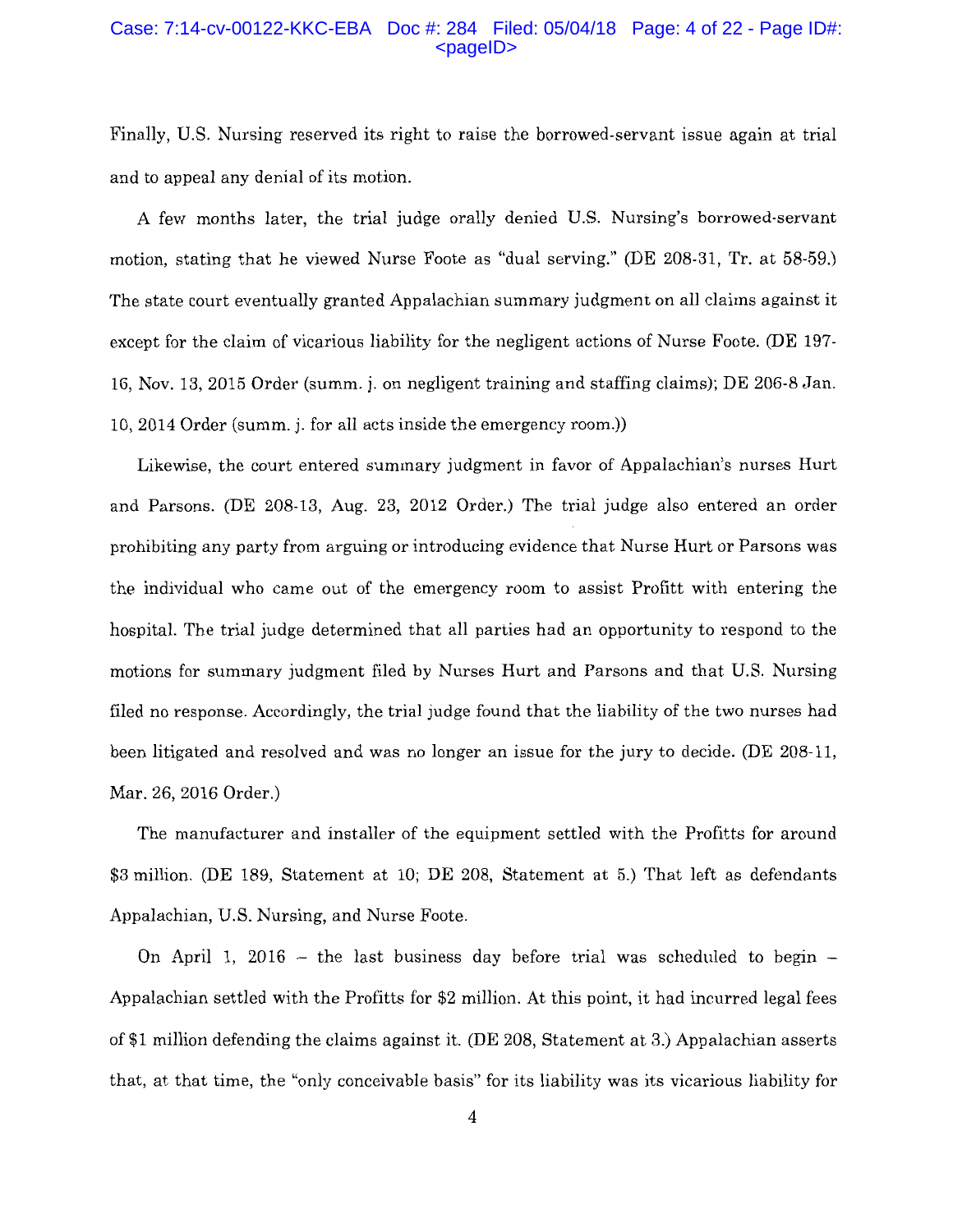### Case: 7:14-cv-00122-KKC-EBA Doc #: 284 Filed: 05/04/18 Page: 5 of 22 - Page ID#: <pageID>

Nurse Foote's actions. (DE 208, Statement at 8.) On the same day, U.S. Nursing separately settled with the Profitts for \$1.1 million. (DE 208, Statement at 3.)

There is no dispute that U.S. Nursing did not defend Appalachian in the state-court action. Nor is there any dispute that U.S. Nursing has not indemnified Appalachian for any costs it incurred in settling or defending the Profitts' action against it. That is what brings Appalachian to this Court.

In its complaint, Appalachian asserts four claims: 1) a claim that U.S. Nursing breached the staffing agreement by failing to defend it in the Profitt litigation (Count I); 2) a claim that U.S. Nursing breached the staffing agreement by failing to indemnify it for the costs it incurred in defending and settling the Profitt litigation (Count II); 3) a claim that U.S. Nursing breached the implied covenant of good faith and fair dealing that applied to its "contractual obligation to maintain and provide proof of insurance coverage for malpractice claims for the acts of [U.S. Nursing] employees supplied to" Appalachian (Count III); and 4) a claim for "common law indemnity" (Count IV).

Appalachian voluntarily dismissed its common-law indemnity claim. U.S. Nursing has filed two motions for summary judgment, which together ask the Court to rule in its favor on the three remaining claims. The first motion asks the Court to rule in its favor on Appalachian's indemnity claim. (DE 190, Motion.) U.S. Nursing's second motion asks the Court to rule in its favor on the claims for breach of duty to defend and for breach of its obligation to procure malpractice liability insurance. (DE 191, Motion.)

## **II. U.S. Nursing's first motion for summary judgment (DE 190)**

U.S. Nursing's first motion asks the Court to rule that it did not breach its indemnification obligations. As noted, this case was originally assigned to Judge Thapar. In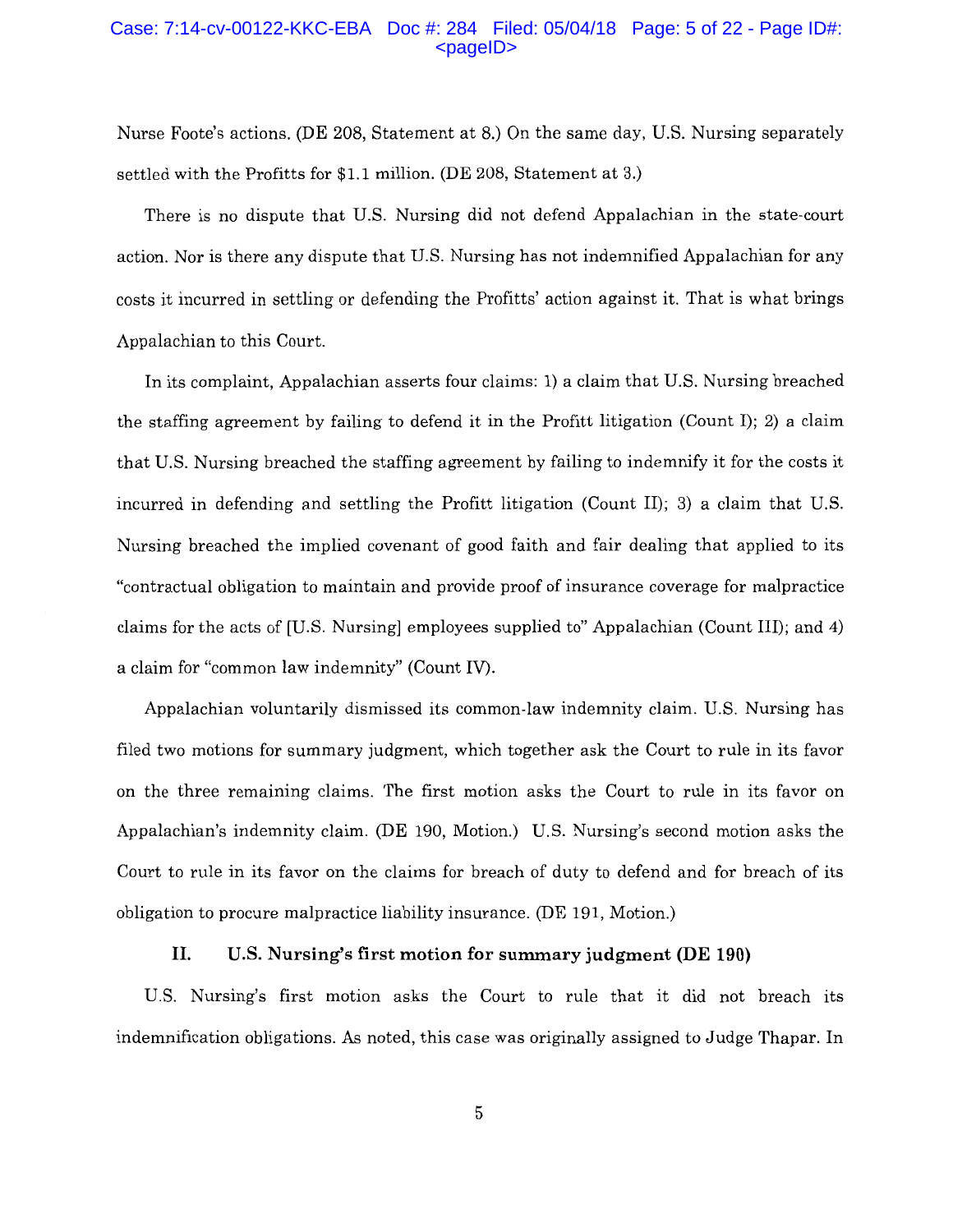## Case: 7:14-cv-00122-KKC-EBA Doc #: 284 Filed: 05/04/18 Page: 6 of 22 - Page ID#: <pageID>

a prior ruling, he set out what Appalachian must prove to prevail on its indemnification claim. (DE 77, Nov. 3, 2016 Order.)

Judge Thapar ruled that Appalachian does not have to show that it was actually liable to Profitt for his injuries. In reaching that conclusion, he looked at the language of the indemnification provision. That provision requires U.S. Nursing to indemnify Appalachian for "any and all liability or damages that arises from ... the negligent or intentional act or omission" of U.S. Nursing or its employees. (DE 52-1, Staffing Agreement,  $\S D(15)$ .)

Judge Thapar determined the clause requires Appalachian to prove three things. First, it must prove that a U.S. Nursing employee conducted a "negligent or intentional act or omission." That means it must prove that Nurse Foote was the person who removed Profitt from the truck and took him into the emergency room. It also must show that her acts were "intentional" or "negligent." Judge Thapar ruled that, if Appalachian intends to show the acts were negligent, it must prove that Nurse Foote's actions "created an unreasonable risk of harm" to Profitt – that she breached the standard of care. It does not, however, have to prove the other elements of Profitt's negligence claim against it. It does not have to prove that Nurse Foote's acts caused Profitt's damages. It just has to show she committed a negligent act.

If, on the other hand, Appalachian intends to prove Nurse Foote's actions were "intentional,'' it must prove that she intentionally committed an act that gave rise to Appalachian's liability or damages. This means that Appalachian must prove more than simply Nurse Foote intended to place Profitt in the wheelchair. It must prove that she intended to do that act "in a way that could cause liability or damage" to Appalachian. (DE 77, Nov. 3, 2016 Order at 6.)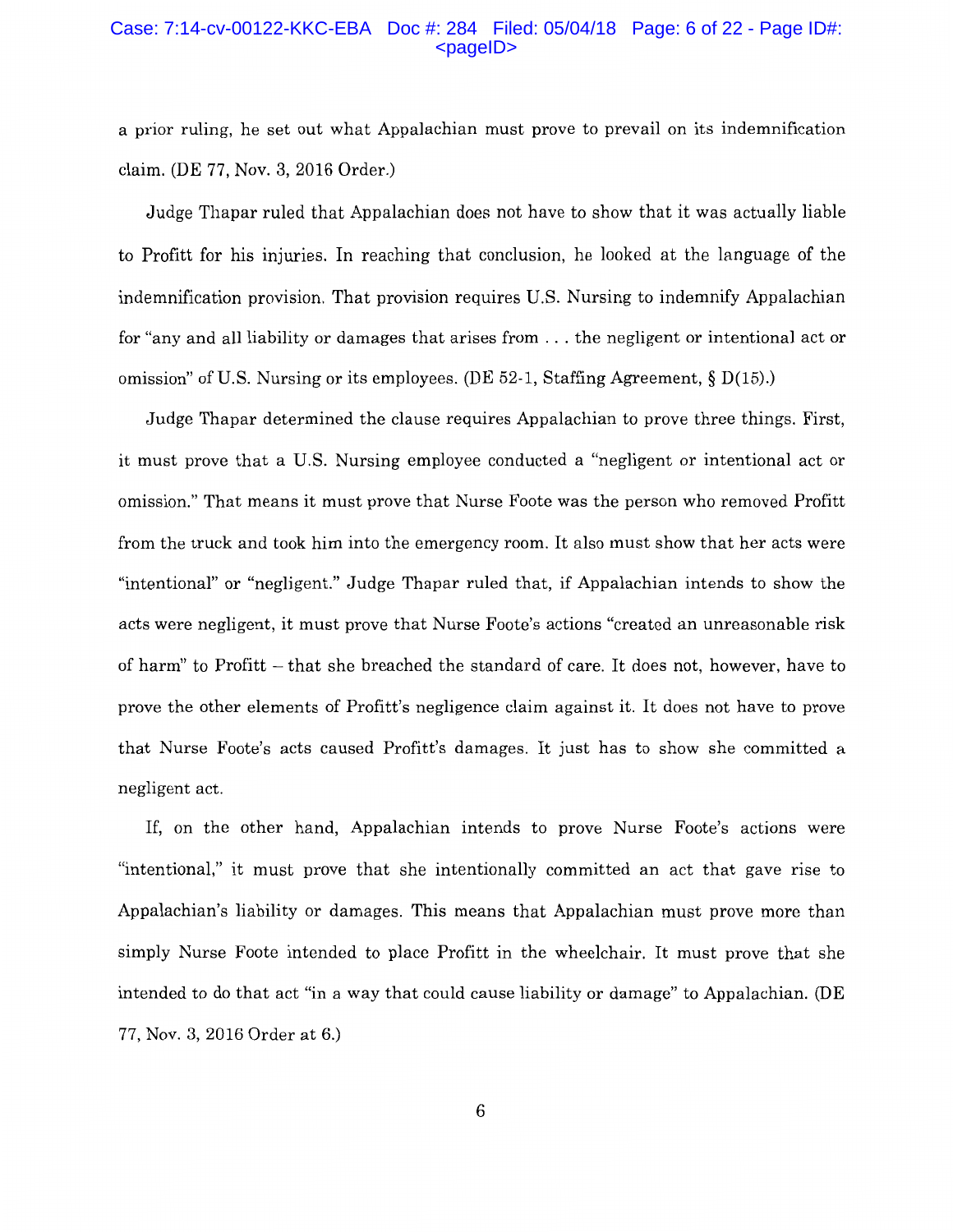### Case: 7:14-cv-00122-KKC-EBA Doc #: 284 Filed: 05/04/18 Page: 7 of 22 - Page ID#:  $<$ pageID $>$

Second, Appalachian must show it suffered liability or damage. This means it must present proof of its litigation and settlement costs in the state-court action. (AR 77, Nov. 3, 2016 Order Order at 7-8.)

Finally, Appalachian must prove that Nurse Foote's actions caused  $-$  or "directly produced" -Appalachian's damages. (DE 77, Nov. 3, 2016 Order at 8.) Again, Judge Thapar determined that Appalachian does not have to prove that Nurse Foote's acts caused *Profitt's*  damages. It only has to prove that her acts caused *Appalachian's* damages. (DE 77, Nov. 3, 2016 Order at 8-9.)

With its first motion for summary judgment, U.S. Nursing argues that it has no obligation to indemnify Appalachian for two reasons. First, it argues that Appalachian's settlement with the Profitts settled a claim based on the negligence of an unidentified nurse who was not even employed by U.S. Nursing. Second, U.S. Nursing argues the settlement was "unreasonable" as a matter of law.

As to the first argument, there is no dispute that the staffing agreement requires U.S. Nursing to indemnify Appalachian only for the negligence of *U.S. Nursing's* employees. (DE 52-1, Staffing Agreement, § D(15).) U.S. Nursing argues that Appalachian's \$2 million payment to the Profitts settled a claim that Appalachian was vicariously liable for negligent acts performed by an unidentified member of Appalachian's regular nursing staff, who removed Profitt from his pickup and moved him into the emergency room. (DE 190-1, Mem. at 10.)

In response to the Court's order, Appalachian has now filed a copy of the settlement agreement in the record. (DE 282-1, Settlement Agreement.) The settlement agreement is broad. With it, the Profitts agreed to release Appalachian from "any and all liability" for any and all claims, demands, injuries, or actions related to the incident. The release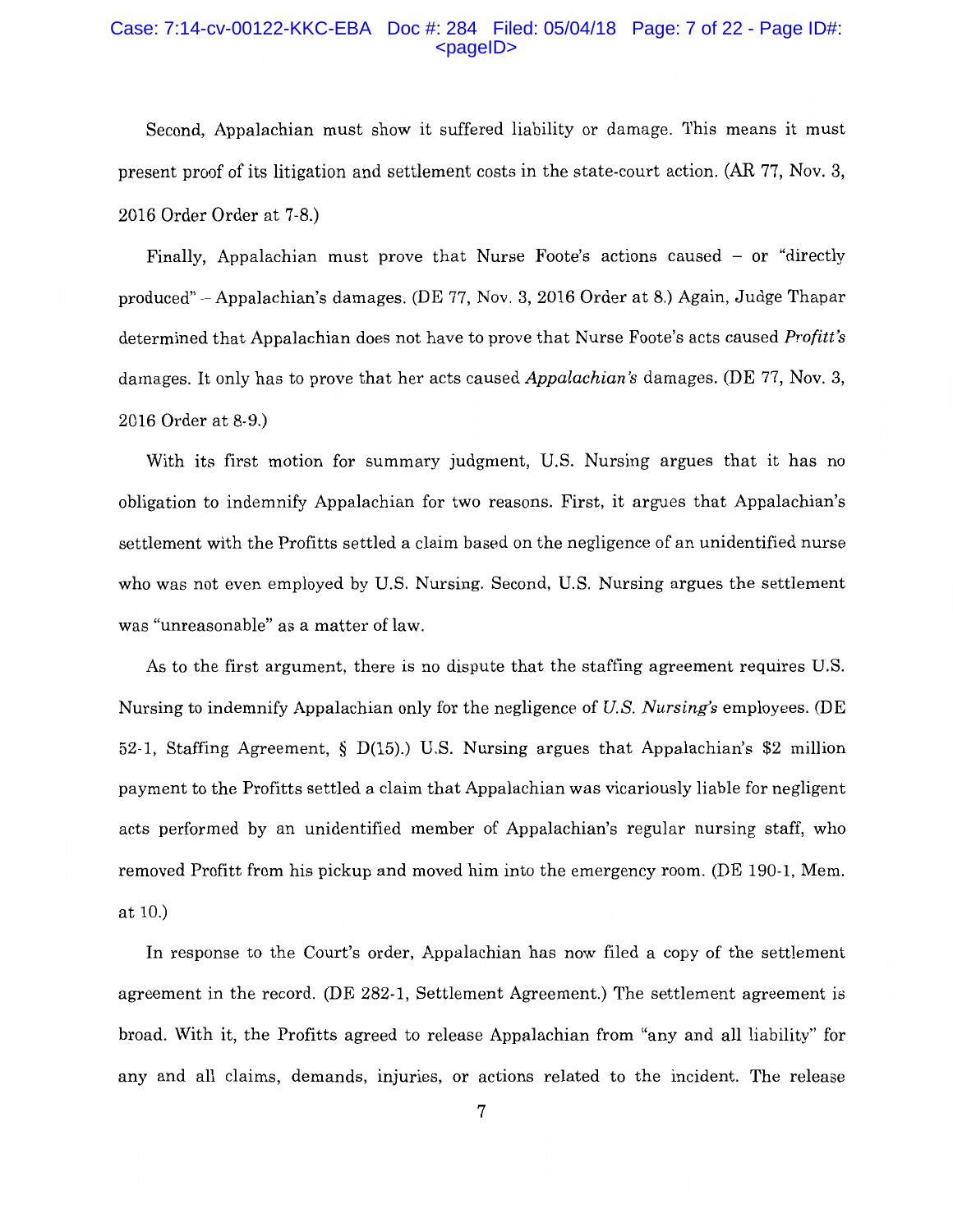#### Case: 7:14-cv-00122-KKC-EBA Doc #: 284 Filed: 05/04/18 Page: 8 of 22 - Page ID#:  $<$ pageID $>$

operated as a "complete bar against further prosecution of' the Profitt litigation against Appalachian. (DE 282-1, Settlement,  $\parallel 8$ .) The Profitts agreed that the settlement payment was in "full accord and satisfaction" of "all the claims asserted by them" against Appalachian in the state-court action. (DE  $282-1$ , Settlement, 10.)

The Court has reviewed the complaint in the state-court action to determine whether it can fairly be read to assert a claim that Appalachian was vicariously liable for the actions of an unidentified nurse who was a member of Appalachian's regular staff and who moved Profitt into the emergency room. If so, then the settlement agreement covered that claim. If not, then the settlement agreement did not cover any claim based on the conduct of a fourth nurse.

The Profitts made allegations about only three nurses in their most recent state-court complaint: Nurses Foote, Hurt and Parsons. They alleged that Hurt and Parsons were employed by Appalachian and that Foote was employed by Appalachian and U.S. Nursing. (DE 25-1, Amended Complaint  $\P\P$  8-10.) They alleged that all three nurses "failed to stabilize and immobilize" Profitt and that their failure to do so "exacerbated and made worse" his injuries. (DE  $25-1$ , Am. Compl.  $\llbracket 24 \rrbracket$ 

As to the vicarious-liability claim against Appalachian, the Profitts asserted that Appalachian was vicariously liable for the acts of only Hurt, Parsons, and Foote. (DE 25-1, Amended Compl.  $\P$  27.)

The Profitts did not name or even make any allegations about wrongful conduct by any other nurse or any other Appalachian employee. U.S. Nursing recognizes this but argues that, in their *original* complaint in state court, the Profitts asserted a claim against Appalachian based on the conduct of a fourth unknown nurse. U.S. Nursing argues that claim remained effective even after the Profitts filed an amended complaint.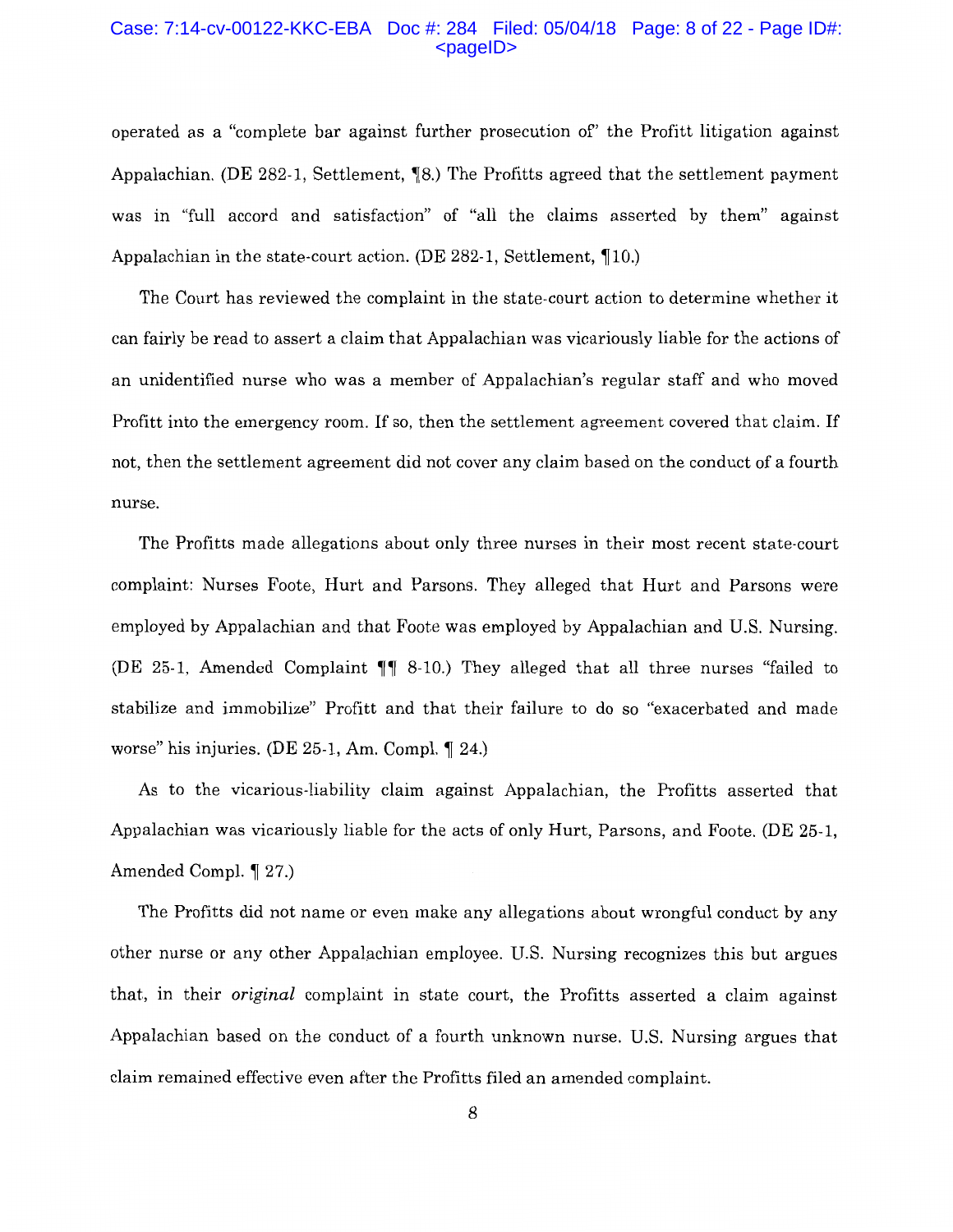#### Case: 7:14-cv-00122-KKC-EBA Doc #: 284 Filed: 05/04/18 Page: 9 of 22 - Page ID#: <pageID>

The Profitts' original complaint did not assert claims against any nurses at all but did assert claims against Appalachian, alleging that Appalachian itself "failed to stabilize and immobilize" Profitt. (DE 65-2, Original Compl.  $\parallel$  17.) U.S. Nursing argues that this claim remained viable because, in their most recent amended complaint in state court, the Profitts adopted and realleged "each and every allegation" in the original complaint. (DE 25-1, Amended Compl.  $\parallel$  1; DE 190-1, Mem. at 6 & n.4.)

The Profitts obviously could not and did not assert a claim that Appalachian itself failed to stabilize and mobilize Profitt when he was moved him from the pickup to the emergency room. Appalachian is an entity and, as the Profitts recognized in their original complaint, it can only act through its "agents, servants and/or employees." (DE 190-2, Original Compl.  $\parallel$  16.) The original complaint named no such employees, agents or servants. The amended complaint did and, as discussed, it made allegations against only Nurses Foote, Parsons, and Hurt. The complaint cannot be fairly read to put Appalachian on notice of a claim against it based on the conduct of any other employee. *See Roberts v. Conley,* 626 S.W.2d 634, 639 (Ky. 1981) ('The principal objective of a pleading is to give to the opposing party fair notice of the essential nature of the claim presented and the type of relief to which claimant deems himself entitled.")

U.S. Nursing argues that Appalachian did, in fact, believe at the time of the settlement that the Profitts asserted a claim against Appalachian based on the conduct of a fourth nurse. For this argument, U.S. Nursing cites the deposition testimony of Appalachian's General Counsel Rick King. (DE 190-1, Mem. at 6.) In the portion of the deposition testimony cited, however, King simply recognizes the wording of the Profitts' original and amended complaints. (DE 190-1, Mem. at 6; DE 190-4, King Dep. at 79-81.) He also testifies that *if* U.S. Nursing were to present evidence at trial that it was some other female besides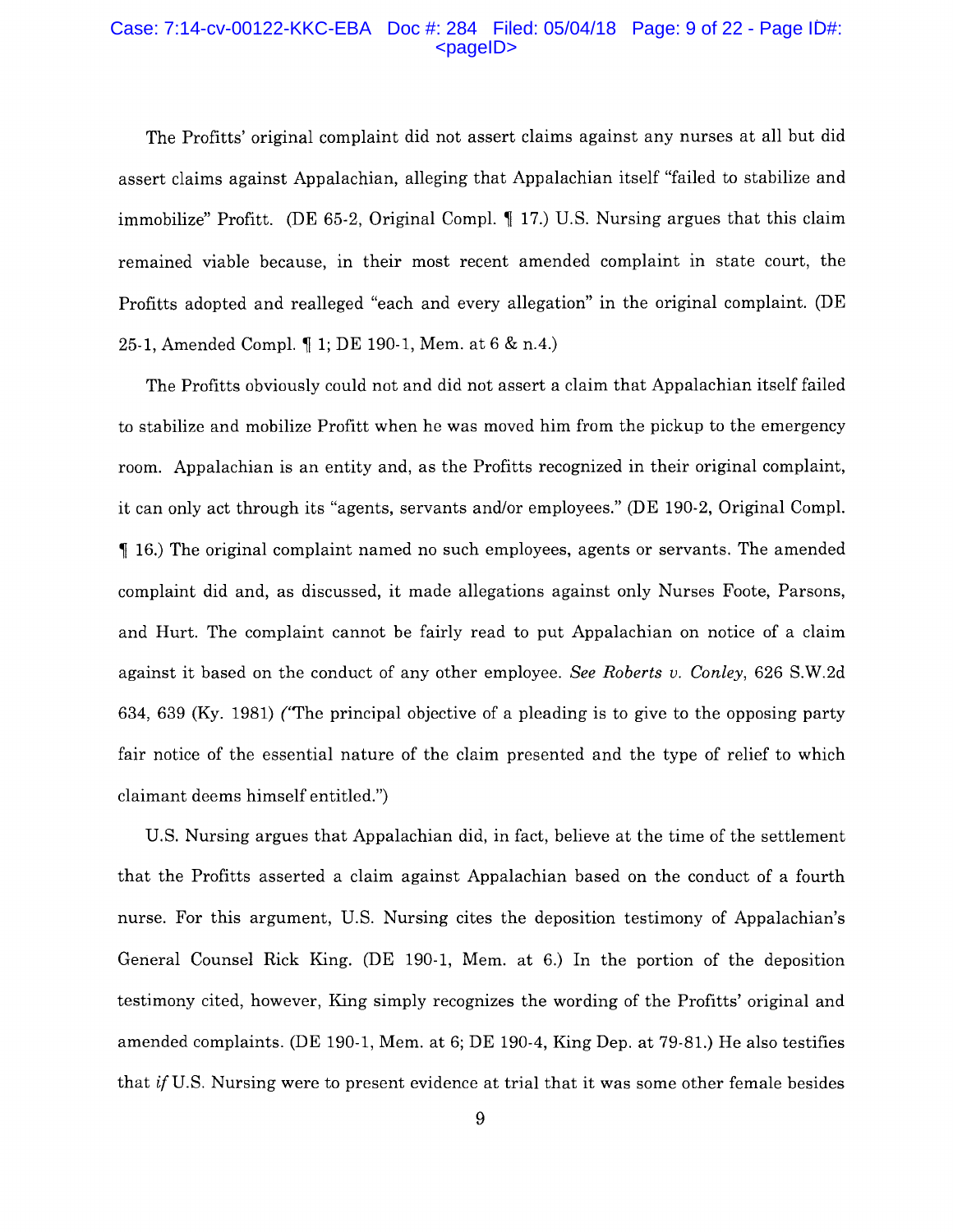#### Case: 7:14-cv-00122-KKC-EBA Doc #: 284 Filed: 05/04/18 Page: 10 of 22 - Page ID#: <pageID>

Nurse Foote who moved Profitt, and *if* the jury were to determine that it was an Appalachian employee who moved Profitt from the pickup, *then* Appalachian would be 100 percent liable for the verdict. (DE 190-1, Mem. at 6; DE 190-4, King Dep. at 179.) He merely recognized that, under that hypothetical scenario, Appalachian would be vicariously liable for the conduct of its own employee. King did not state that scenario was presented in this case. (DE 190-4, King Dep. at 179.)

Profitt's state-court complaint cannot be read to assert a claim that Appalachian is liable for the conduct of a fourth unidentified nurse. Accordingly, the settlement did not cover such a claim.

U.S. Nursing also argues that the settlement covered other claims against Appalachian itself: claims for negligent staffing and training and claims based on the care Profitt received after he was moved inside the emergency room. (DE 190-1, Mem. at 10.) Appalachian points out that, by the time it settled with the Profitts, the trial court had dismissed each of these claims and the claims against Nurses Hurt and Parsons. Further, Appalachian notes that the trial court had ruled that U.S. Nursing could not even argue to the jury that either Nurse Parsons or Nurse Hurt had transported Profitt from the pickup to the emergency room. (DE 208-11, Mar. 26, 2016 Order; DE 208-13, Aug. 23, 2012 Order.) Thus, by the time of the settlement, the state court had dismissed every claim against Appalachian except the claim that it was vicariously liable for the acts of Nurse Foote. That was the only claim remaining for trial.

The settlement agreement, however, does cover the dismissed claims. As discussed, the settlement agreement is broad. With it, the Profitts agreed to release Appalachian from "any and all liability" for any and all claims, demands, injuries, or actions related to the incident. The release operated as a "complete bar against further prosecution of' the Profitt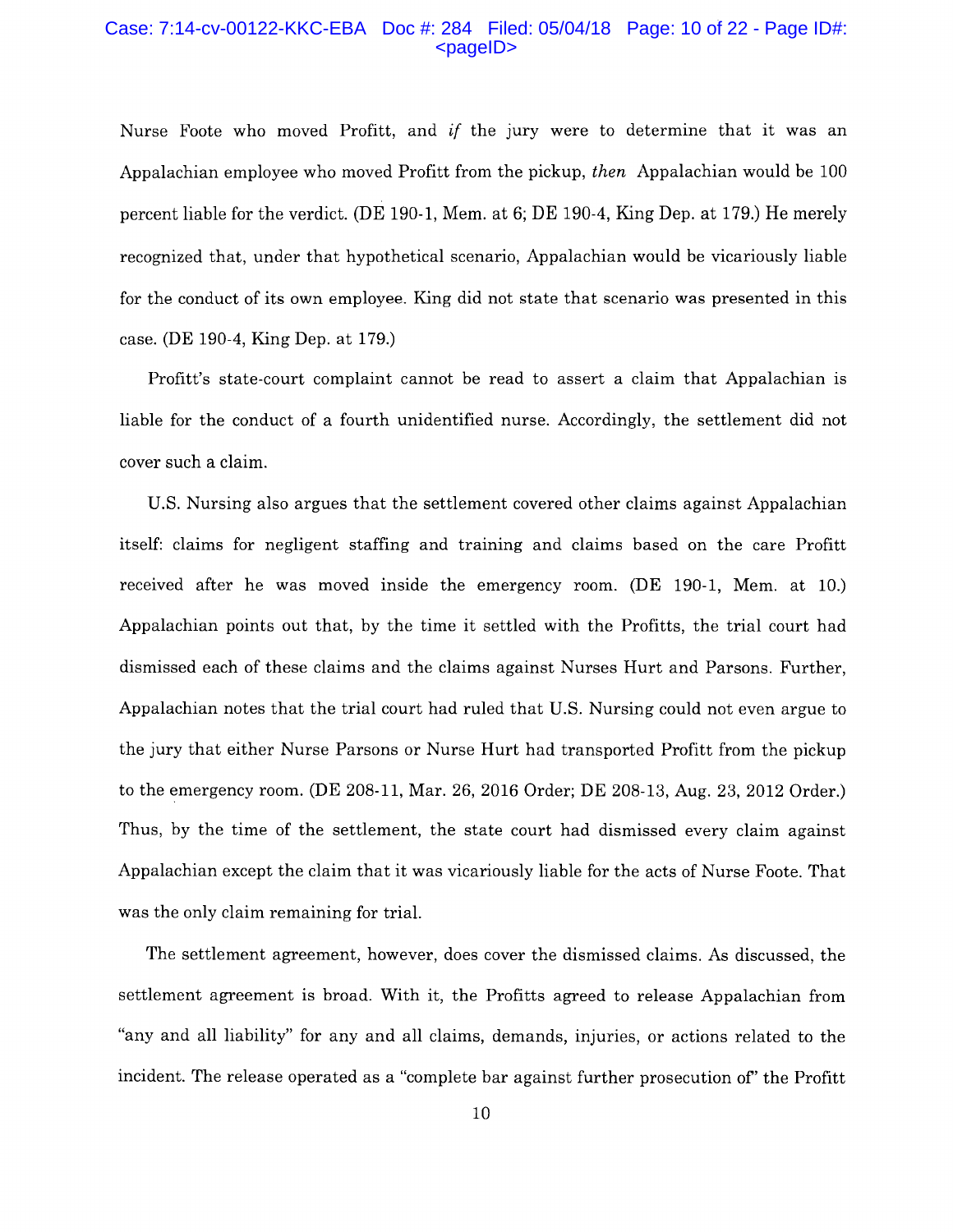#### Case: 7:14-cv-00122-KKC-EBA Doc #: 284 Filed: 05/04/18 Page: 11 of 22 - Page ID#:  $<$ pageID $>$

litigation against Appalachian. (DE 282-1, Settlement,  $\P$ 8.) The Profitts agreed that the settlement payment was in "full accord and satisfaction" of "all the claims asserted by them" against Appalachian in the state-court action. (DE 282-1, Settlement,  $\P$ 10.) Without the settlement agreement, the Profitts could have appealed the dismissed claims.

Nevertheless, a factual issue remains as to what amount of the settlement should be reasonably apportioned to the claim based on Nurse Foote's conduct. This is an objective inquiry: the question for the jury is how a reasonable person in Appalachian's position would have allocated the \$2 million settlement between the claims based on Nurse Foote's actions and the other claims against Appalachian at the time the settlement was reached and in light of the information available to Appalachian at that time. *UnitedHealth Grp. Inc. v. Columbia Cas. Co.,* 47 F. Supp. 3d 863, 872 (D. Minn. 2014), *aff'd sub nom. UnitedHealth Grp. Inc. v. Exec. Risk Specialty Ins.* Co., 870 F.3d 856 (8th Cir. 2017).

As to U.S. Nursing's second argument  $-$  that it is not obligated to indemnify Appalachian because the settlement with the Profitts was unreasonable as a matter of law, "[t]he reasonableness of the settlement consists of two components, which are interrelated." *Grand Trunk W R.R. v. Auto Warehousing Co.,* 686 N.W.2d 756, 764 (Mich. App. 2004)(quoting *Trim v.* Clark *Equip.* Co., 274 N.W.2d 33, 35 (Mich. App. 1978)). The first factor is the amount paid to settle the claim and the second is the payor's risk of exposure. *Id.* The risk of exposure is the "probable amount of a judgment . . . balanced against the possibility that the ... defendant would have prevailed." *Id.* This, again, is an objective standard, which asks what a reasonably prudent person in the settling party's shoes would have settled for given the merits of the underlying claim apparent at the time of settlement. (DE 159, May 31, 2017 Order at 7.)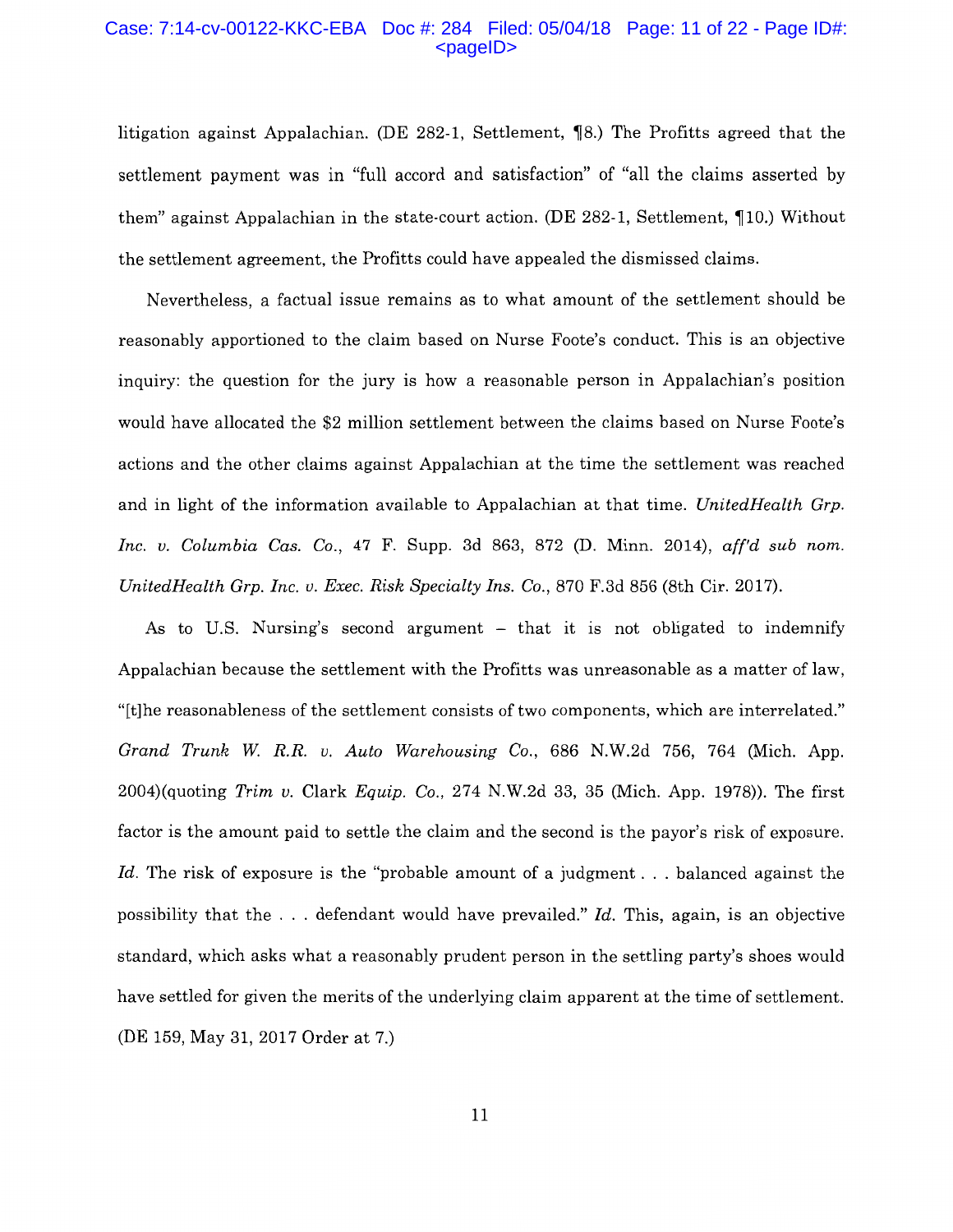#### Case: 7:14-cv-00122-KKC-EBA Doc #: 284 Filed: 05/04/18 Page: 12 of 22 - Page ID#:  $<$ pageID $>$

U.S. Nursing first argues that the settlement was unreasonable because Appalachian did not perform sufficient research regarding possible verdicts before paying the Profitts the \$2 million. (DE 190-1, Mem. at 5.) This may be true but it is irrelevant to determining the *objective* reasonableness of the settlement. Neither this Court nor a jury need consider the actual research undertaken by Appalachian before it settled. The question is what a reasonably prudent person would have paid to settle the claim.

Next, U.S. Nursing argues that the \$2 million settlement was unreasonable because Appalachian did not face the prospect of having to pay the Profitts anything even if they prevailed at trial. U.S. Nursing argues that Appalachian's own counsel had concluded that the Profitts' maximum likely verdict against it was \$4.5 million. Further, U.S. Nursing argues, Appalachian knew that U.S. Nursing's Nautilus insurance policy would cover any verdict up to \$5 million. U.S. Nursing argues that paying \$2 million to settle the Profitts' claims when, at trial, "the risk of exposure was \$0 is unreasonable as a matter of law." (DE 190-1, Mem. at 6.)

Even assuming that Appalachian had definitively and reasonably valued the Profitts' claim at below \$5 million, Appalachian reasonably determined that it was uncertain whether Nautilus would pay for any verdict that was based on Nurse Foote's actions. It is true the trial court had denied U.S. Nursing's motion asking the Court to find as a matter of law that Appalachian was liable for Nurse Foote's actions under the borrowed-servant doctrine. Nevertheless, it was reasonable to believe that U.S. Nursing would raise the issue again at trial. It had explicitly stated that it reserved its right to do so and also to appeal the trial court's ruling on the issue. (DE 1-4, Letter.) Further, Appalachian asserts that Nurse Foote's status as either its borrowed servant or as a dual servant of Appalachian and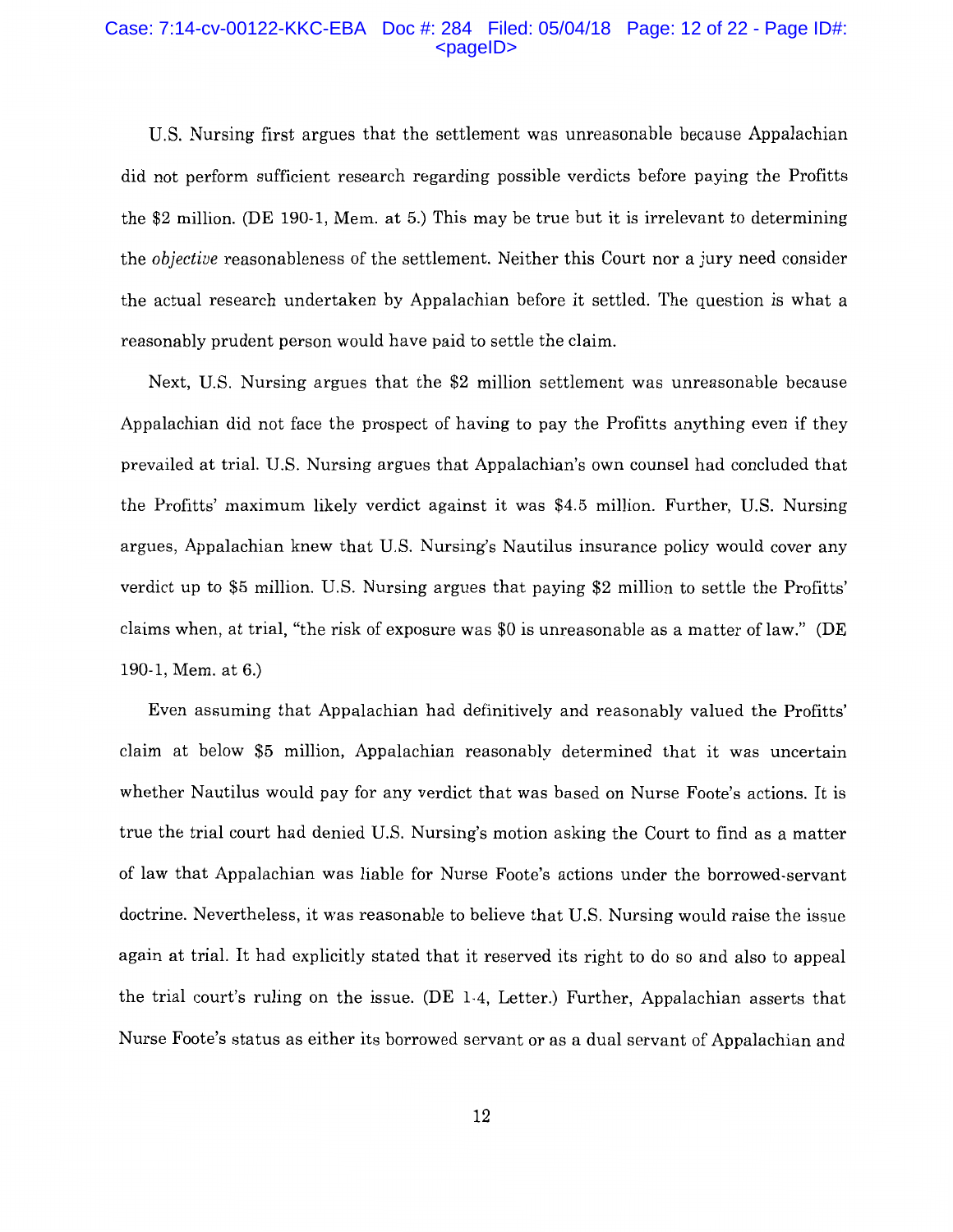#### Case: 7:14-cv-00122-KKC-EBA Doc #: 284 Filed: 05/04/18 Page: 13 of 22 - Page ID#:  $<$ pageID $>$

U.S. Nursing triggered certain exclusions in the insurance coverage that will be explained further below. The Court cannot find that assertion is unreasonable as a matter of law.

The insurer Nautilus had never represented to Appalachian that its policy would cover damages arising from Nurse Foote's actions if a factfinder were to determine that Appalachian and not U.S. Nursing was liable for her conduct. In fact, Nautilus had refused to make any assurances or representations to that effect. (DE 1-4, Letter.) U.S. Nursing explicitly denied that it could make any representations on Nautilus's behalf and it cautioned Appalachian that its representations regarding the available coverage were based only on U.S. Nursing's understanding of the Nautilus insurance policy. (DE 1-4, Letter.) The Court cannot find it unreasonable as a matter of law that Appalachian did not rely on that "understanding" when settling with the Profitts.

Finally, U.S. Nursing argues that Appalachian's settlement was unreasonable because it was the product of fraud and collusion with the Profitts. Here, U.S. Nursing again argues that the settlement agreement covered claims that were not based on Nurse Foote's conduct. (DE 190-1, Mem. at 14-15; DE 215, Reply at 3.) The simple fact that the settlement agreement included claims that are not covered by the indemnification agreement does not on its own constitute fraud.

U.S. Nursing also argues that the settlement agreement was collusive because it required the Profitts to help Appalachian in an indemnity claim against U.S. Nursing. The Court finds no such provision in the settlement agreement. U.S. Nursing also argues the settlement was collusive because it required that, if the Profitts' claim against Foote proceeded to trial, they must oppose any jury instruction that would apportion fault to Appalachian for Profitt's injuries. (DE 190-1, Mem. at 14-15; DE 215, Reply at 3; DE 282-1, Agreement,  $\P$ 16.) Issues of fraud and collusion in a settlement agreement, however,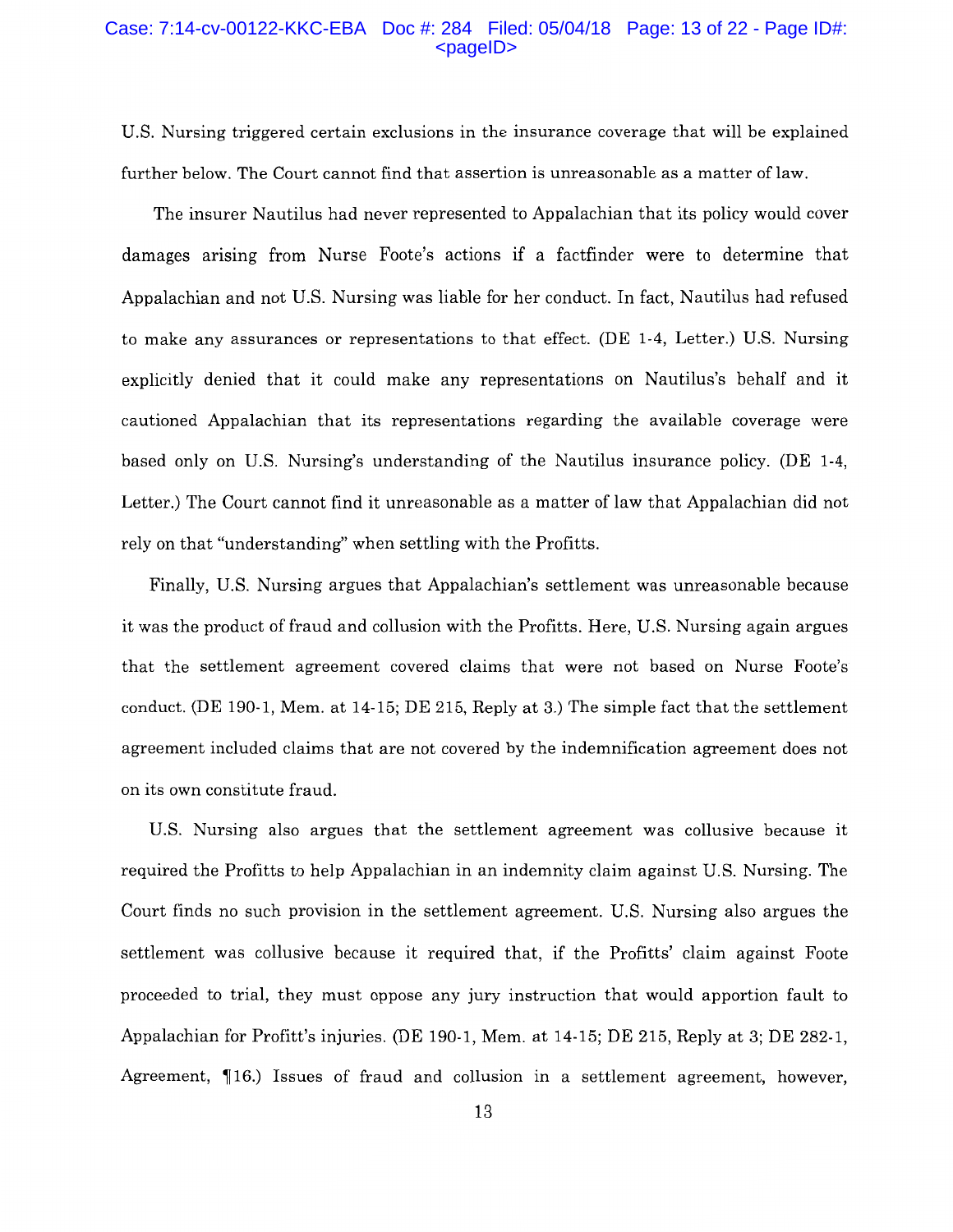## Case: 7:14-cv-00122-KKC-EBA Doc #: 284 Filed: 05/04/18 Page: 14 of 22 - Page ID#:  $<$ pageID $>$

generally present fact questions, not subject to summary judgment. *Red Giant Oil Co. v. Lawlor,* 528 N.W.2d 524, 535 (Iowa 1995).

Accordingly, this Court cannot find as a matter of law that the \$2 million settlement payment by Appalachian was unreasonable. For these reasons, U.S. Nursing's first motion for summary judgment will be denied.

# **III. U.S. Nursing's Second Motion for Summary Judgment (DE 191)**

With its second motion for summary judgment, U.S. Nursing asks the Court to rule as a matter of law that it did not breach the duty to defend Appalachian (Count I) and did not breach its obligation to procure malpractice insurance (Count III).

As to its duty to defend, U.S. Nursing argues that its obligation to defend Appalachian was never triggered because Appalachian did not "tender a request for defense." (DE 191-1, Mem. at 5.) U.S. Nursing does not explain exactly what is required for such a tender under Kentucky law. The staffing agreement does not require that Appalachian "tender a request for defense" or otherwise notify U.S. Nursing of any action that falls within the coverage of the duty to defend. It simply provides that U.S. Nursing "shall . . . defend. . . [Appalachian] for any and all liability that arises from ... the negligent or intentional act or omission" of U.S. Nursing, including its staff members assigned to Appalachian. (DE 52-1, Staffing Agreement  $\S$  D(15.)) Thus, it does not specify what, if any, kind of notice one party was required to provide the other in order to trigger the duty to defend.

U.S. Nursing cites cases from other jurisdictions holding that an insurer has no duty to defend unless it is requested to do so. (DE 191-1, Mem. at 5.) But U.S. Nursing does not cite any case holding that a formal tendering of a defense is required outside of the insurance context under the circumstances that exist in this case. Again, the agreement to defend in this case was a mutual agreement between two sophisticated corporations. It contained no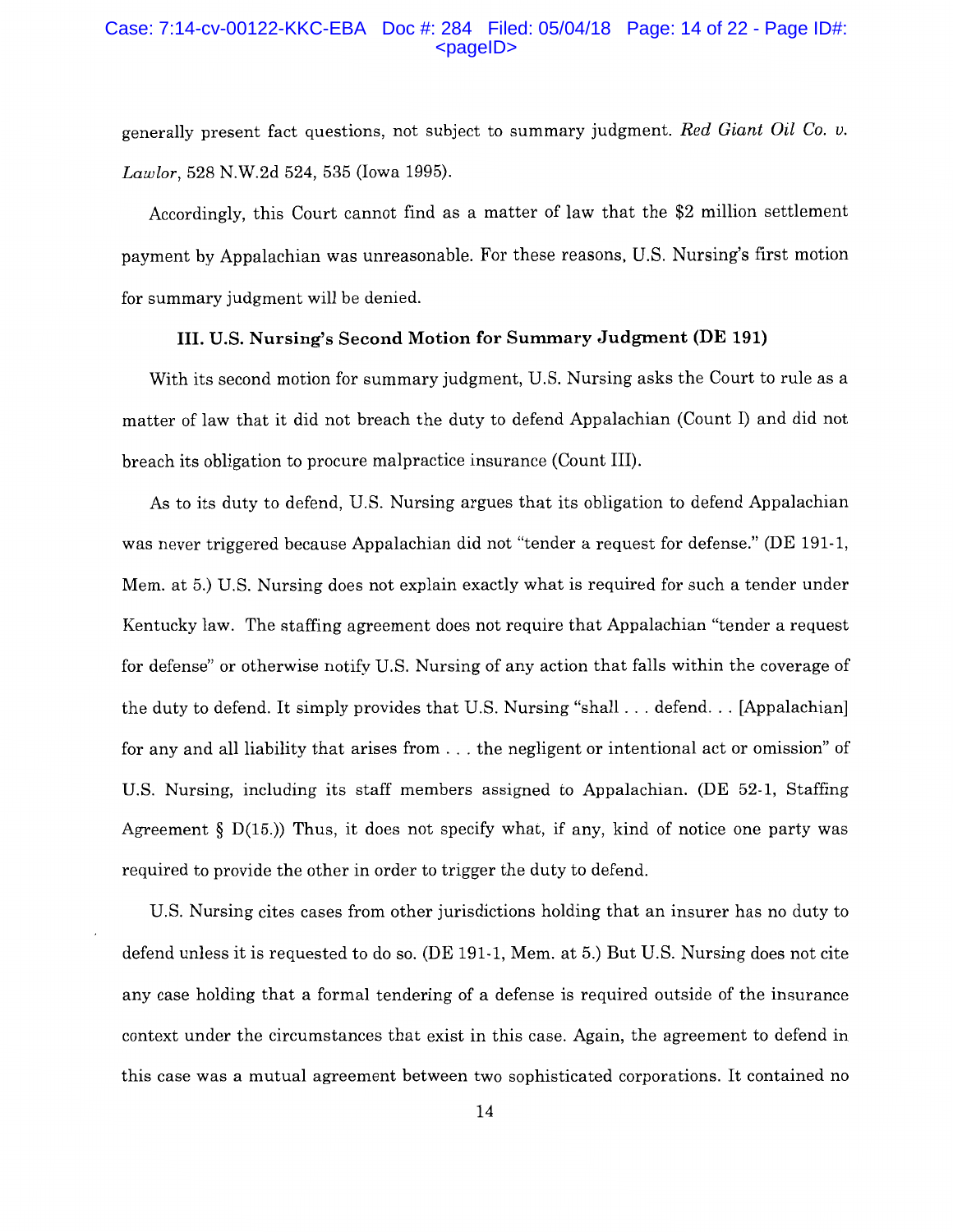#### Case: 7:14-cv-00122-KKC-EBA Doc #: 284 Filed: 05/04/18 Page: 15 of 22 - Page ID#: <pageID>

requirement that either party tender the defense of an action to the other in order to trigger the duty to defend. Further, U.S. Nursing was a party to the Profitt lawsuit. It had actual notice of all the claims against Appalachian and had taken the position that it had no duty to defend or indemnify Appalachian for the claim based on Nurse Foote's conduct until the Profitt litigation was complete and the jury had determined whether Nurse Foote was the person who wheeled Profitt into the emergency room. (DE 204-1, Sept. 23, 2014 Letter; DE 204-3, Mar. 11, 2011 Letter.) U.S. Nursing was also aware that Appalachian had necessarily hired its own counsel to defend it in the Profitt litigation.

The Court need not determine, however, whether, under Kentucky law, the staffing agreement required that Appalachian formally tender defense of the Profitt litigation to U.S. Nursing because the outcome is the same even if it does: assuming Appalachian is able to prove that U.S. Nursing had a duty to defend it, Appalachian is entitled to reimbursement of its reasonable legal fees and costs.

Whatever qualifies as "tendering a defense" under Kentucky law, it is clear that U.S. Nursing understood that Appalachian did indeed tender defense of the Profitt litigation to it. In a letter dated March 8, 2011, U.S. Nursing states that its counsel will respond to Appalachian's prior "tender of defense." (DE 204-2, Mar. 8, 2011 Letter.) Thus, U.S. Nursing believed that Appalachian had tendered defense of the Profitt litigation to it. The Court recognizes that Appalachian itself takes the position that this was a "mistaken" impression by U.S. Nursing. (DE 204, Response at 4, n.4.) Regardless, it is clear that, at least by March 2011, U.S. Nursing had actual notice of the claims against Appalachian and also that U.S. Nursing believed Appalachian had tendered defense of the claims to it.

Under Kentucky law, U.S. Nursing had a "duty to defend if there is any allegation which potentially, possibly or might come within the coverage of the policy." *James Graham*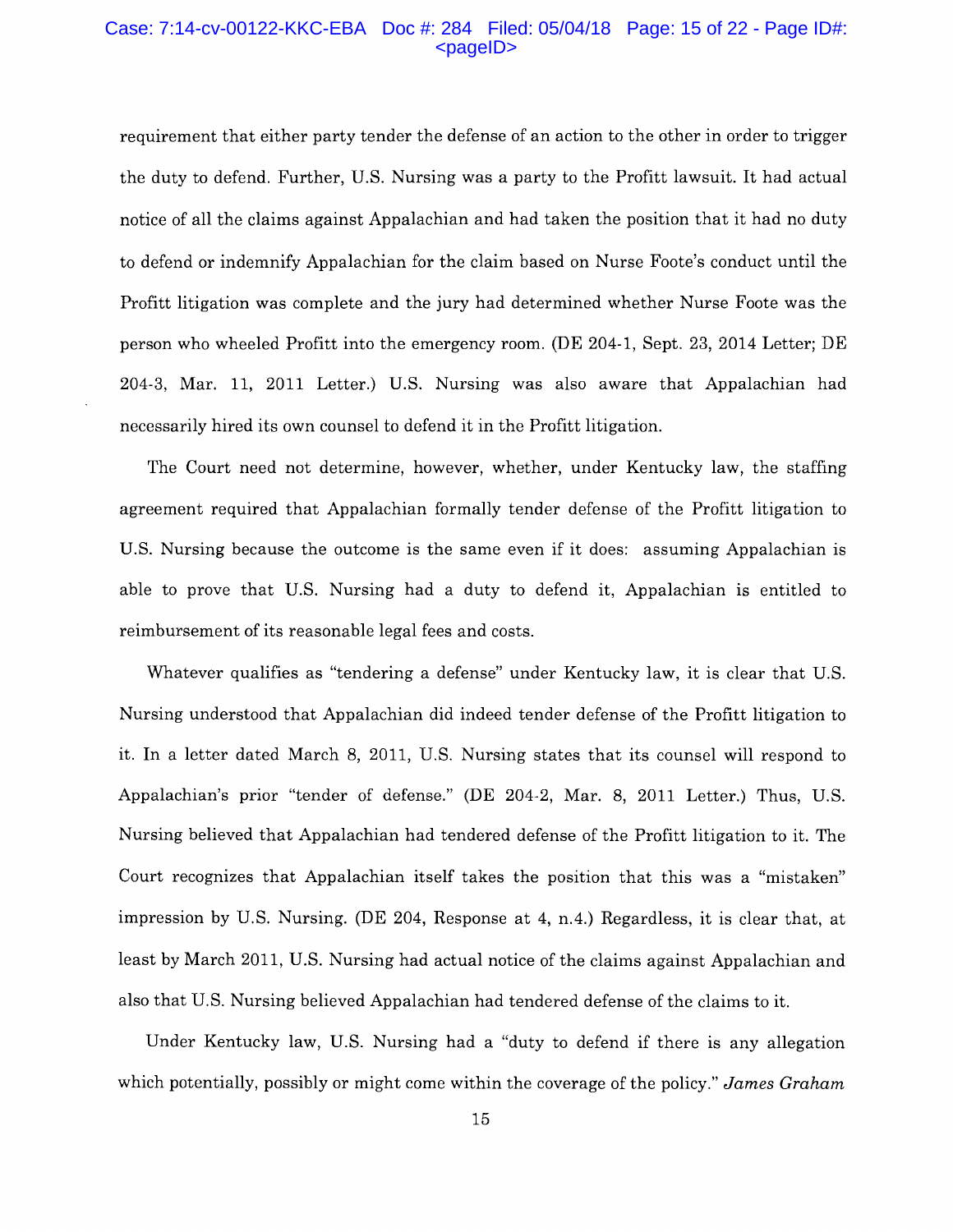#### Case: 7:14-cv-00122-KKC-EBA Doc #: 284 Filed: 05/04/18 Page: 16 of 22 - Page ID#:  $<$ pageID $>$

*Brown Found., Inc. v. St. Paul Fire* & *Marine Ins.* Co., 814 S.W.2d 273, 279 (Ky. 1991). Again, U.S. Nursing took the position that it had no duty to defend the claim against Appalachian based on Nurse Foote's conduct until the Profitt litigation was complete and the jury had determined whether Nurse Foote was the person who wheeled Profitt into the emergency room. (DE 204-1, Sept. 23, 2014 Letter; DE 204-3, Mar. 11, 2011 Letter.)

Having made that determination, U.S. Nursing had a couple of options. It could "defend the claim anyway, while preserving by a reservation of rights letter its right to challenge the coverage at a later date." *Aetna Cas.* & *Sur. Co. v. Com.,* 179 S.W.3d 830, 841 (Ky. 2005). This is the preferred option. *Philadelphia Indem. Ins.* Co. *v. Youth Alive, Inc.,* 732 F.3d 645, 652 (6th Cir. 2013).

Another option is the one U.S. Nursing took: elect not to defend. *Aetna,* 179 S.W.3d at 841. With this option, U.S. Nursing risked being held in breach of the duty to defend, which would make it liable for "'all damages naturally flowing from' the failure to provide a defense." *Id.* (quoting *Eskridge v. Educator and Executive Insurers, Inc.,* 677 S.W.2d 887 (Ky.1984)). "This includes 'damages' for reimbursement of defense costs and expenses if the insured hires his own lawyer." *Id.* "[I]nsurers that breach their duty to defend are liable to their insureds for reasonable defense costs incurred." *The Point/ Arc of N. Kentucky, Inc. v. Philadelphia Indem. Ins.* Co., 154 F. Supp. 3d 503, 515 (E.D. Ky. 2015) "The proper amount of defense costs is an issue that must be determined by a jury." *Id.* 

A remaining issue is what, if any, defense costs Appalachian may recoup for the time *prior to* the tendering of the defense. The Profitt litigation commenced in 2008. It appears that U.S. Nursing understood that Appalachian tendered the defense to it around the time of the March 8, 2011 letter. (DE 204-2, Mar. 8, 2011 Letter.) In the insurance context, with regard to an insurance contract that contained an express notice requirement, the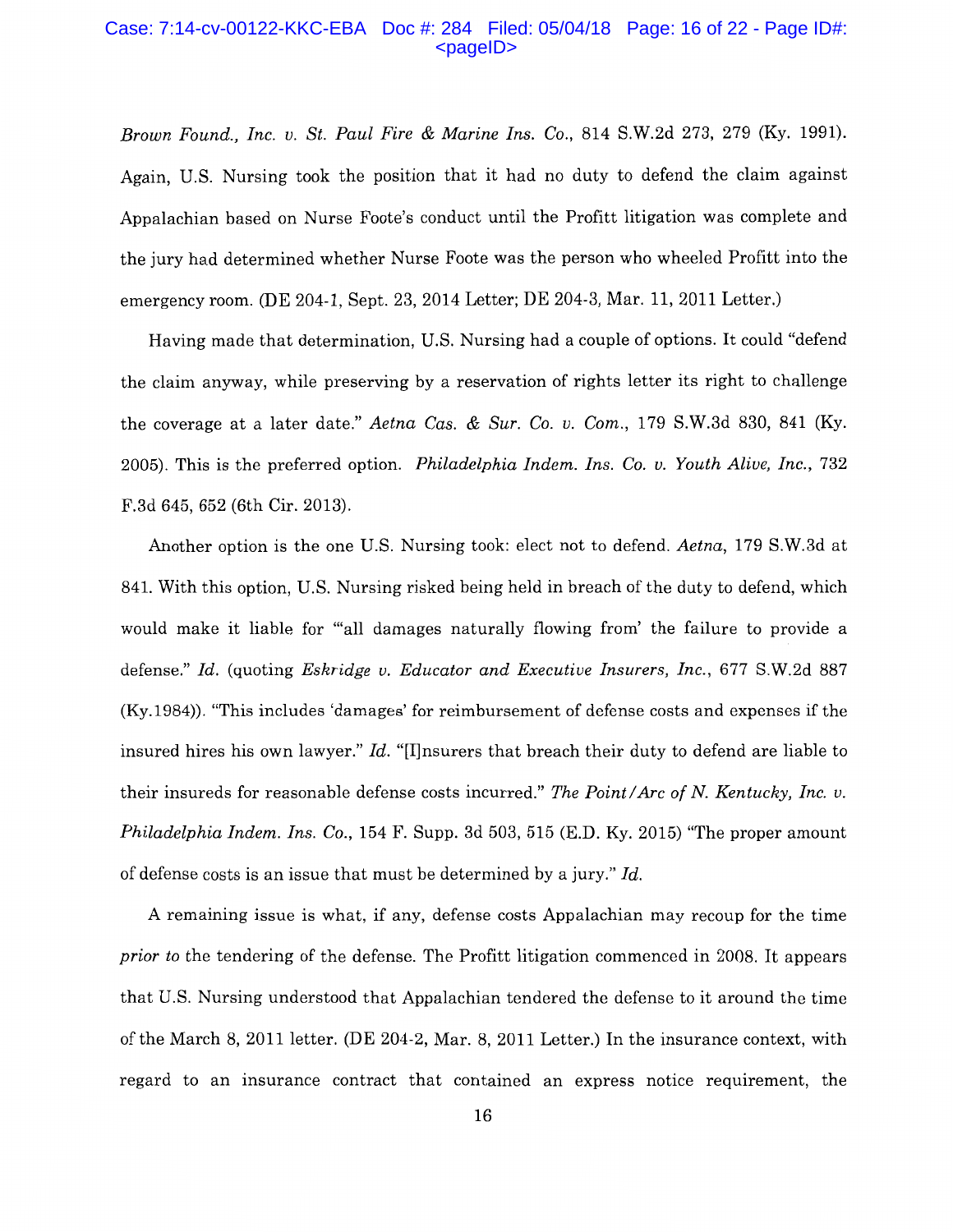## Case: 7:14-cv-00122-KKC-EBA Doc #: 284 Filed: 05/04/18 Page: 17 of 22 - Page ID#:  $<$ pageID $>$

Kentucky Supreme Court has held that, where the insured failed to comply with the notice requirement, the insurer is still obligated to defend "unless the insurer can show that it was prejudiced by the act of the insured." *Jones v. Bituminous Cas. Corp.,* 821 S.W.2d 798, 801 (Ky. 1991).

U.S. Nursing argues that this holding should not apply outside of the insurance context. But U.S. Nursing itself relies on cases in the insurance context to argue that Appalachian had an obligation to tender a defense in the first place. It argues that, even though the staffing agreement contained no notice requirement, Appalachian had the same duty to tender a defense as the insureds in the cases it relies on. If so, the Court sees no reason U.S. Nursing would not have an insurer's obligation to prove prejudice from Appalachian's failure to tender its defense. This is especially true here where U.S. Nursing was aware of the lawsuit and had taken the position that its duty to defend and indemnify was not triggered until a jury verdict was reached.

U.S. Nursing's showing of prejudice will most likely consist of proof that Appalachian's attorneys' fees and costs were not reasonable.

Accordingly, U.S. Nursing's motion for summary judgment on the claim that it breached the duty to defend will be denied.

As to Appalachian's argument regarding U.S. Nursing's duty to obtain malpractice insurance, the policy states:

> [U.S. Nursing] shall maintain and provide evidence of malpractice insurance for staff working at [Appalachian] for coverage of  $$1,000,000$  per occurrence and  $$3,000,000$  in annual aggregate... Also Corporation maintains an umbrella insurance policy for supplemental coverage up to \$4,000,000. A current certificate of insurance shall be provided to [Appalachian] upon request.

(DE 52-1 Staffing Agreement, §A(l 1).)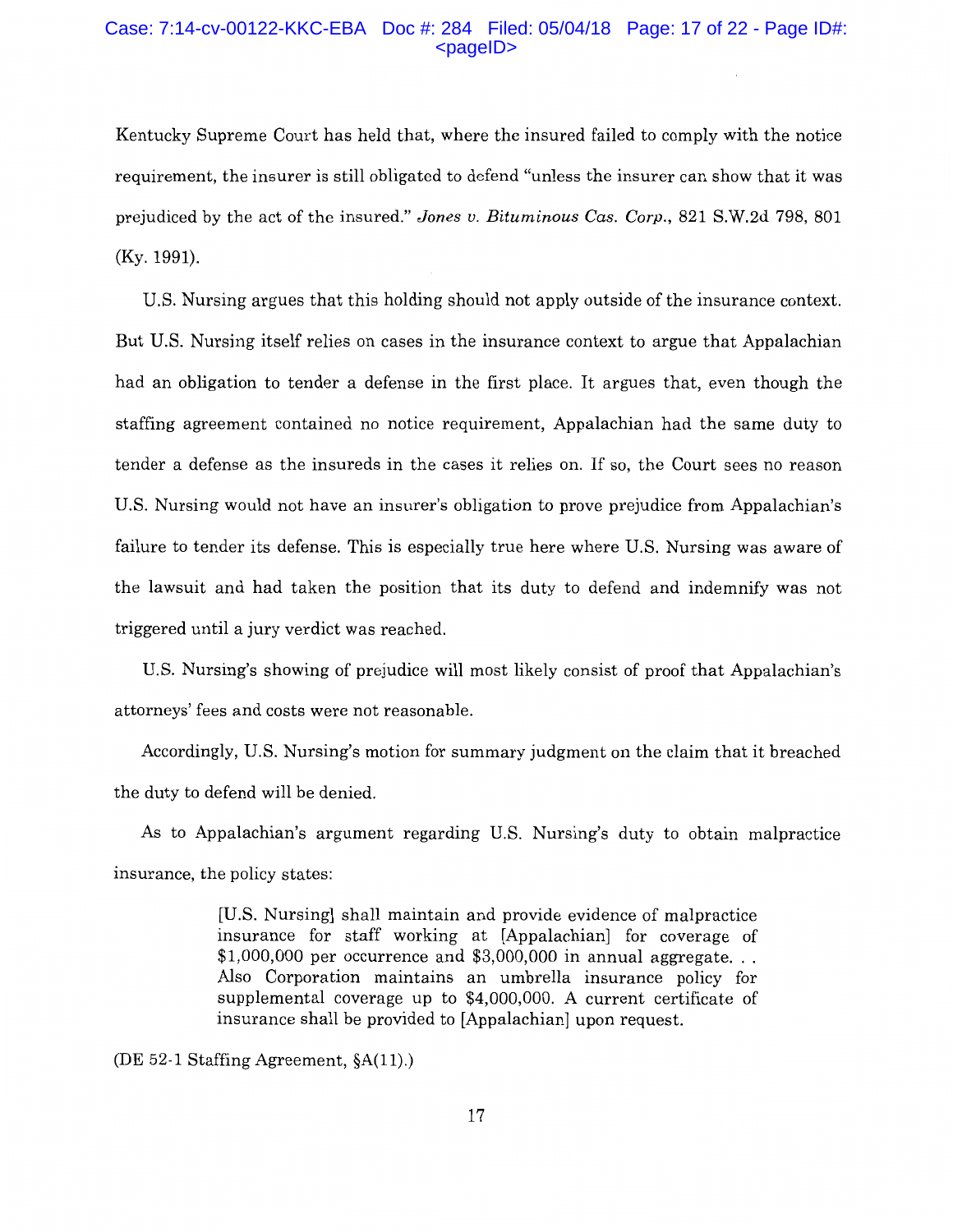#### Case: 7:14-cv-00122-KKC-EBA Doc #: 284 Filed: 05/04/18 Page: 18 of 22 - Page ID#:  $<$ pageID $>$

Appalachian has argued in a prior pleading that this provision must be read to require U.S. Nursing to buy insurance that would cover its obligation to indemnify Appalachian for any damages caused by U.S. Nursing's own employees, like Nurse Foote. (DE 124, Objections at 8-9.) Appalachian argued that U.S. Nursing breached this provision by two actions: by buying insurance with certain exclusions and then by taking action that triggered those exclusions so that the insurance would not cover the damages caused by Nurse Foote's negligent acts. (DE 124, Obj. at 5.)

The first such exclusion in the Nautilous insurance policy stated the insurance would not apply to damages that U.S. Nursing became liable for solely under an indemnity agreement. The second exclusion stated the insurance would not apply to liability claims against U.S. Nursing employees if any other insurance covered the claims.

As to what actions U.S. Nursing took to trigger the applicability of those exclusions, Appalachian has argued that it was the filing of the borrowed-servant motion by which U.S. Nursing sought a ruling that it was not vicariously liable for Nurse Foote's actions and that Appalachian was. (DE 124, Obj. at 9.) Appalachian argued that, if this motion had been successful, then Nautilus would argue the insurance does not apply pursuant to both exclusions. First, if Appalachian were responsible for Nurse Foote's actions, U.S. Nursing would have been liable for her conduct only because of the indemnity agreement. Second, Nautilus would argue that Appalachian's own insurance should cover the damages, not U.S. Nursing's. (DE 124, Obj. at 5.)

This Court, however, rejected Appalachian's argument and held that nothing in the staffing agreement "required U.S. Nursing to maintain insurance 'without exclusions.'" (DE 159, Order at 5.) The Court found that the parties "dealt with insurance in only one paragraph, which requires only two things from U.S. Nursing: to 'maintain and provide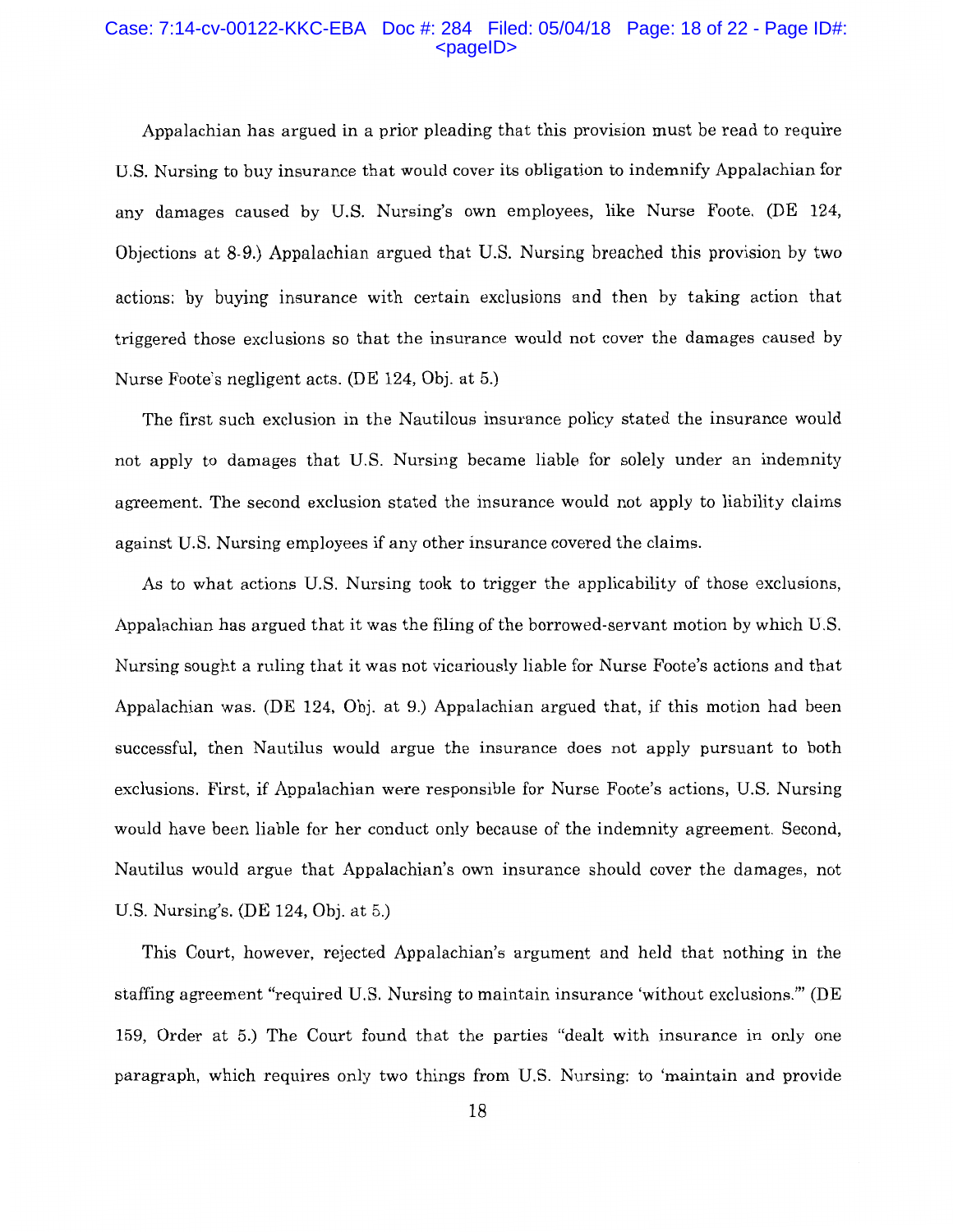## Case: 7:14-cv-00122-KKC-EBA Doc #: 284 Filed: 05/04/18 Page: 19 of 22 - Page ID#:  $<$ pageID $>$

evidence of malpractice insurance for staff working at [Appalachian],' and to keep handy a 'current certificate of insurance."' (DE 159, Order at 5.)

The Court recognizes that, in its complaint, Appalachian does not assert that U.S. Nursing breached any *express* provisions of the contract regarding the procurement of insurance. Instead, it asserts that U.S. Nursing breached the *implied* covenant of good faith and fair dealing that applied to its "contractual obligation to maintain and provide proof of insurance coverage for malpractice claims for the acts of [U.S. Nursing] employees supplied to" Appalachian. (DE 52, Am. Compl., Count III).

In its response pleading filed on this motion, Appalachian states this "claim [is] based on [U.S. Nursing's] failing to perform in good faith its obligations under the" staffing agreement to "procure insurance to cover" the Profitts' claims against Appalachian based on Nurse Foote's conduct. (DE 204, Resp. at 1.) It argues that U.S. Nursing breached this duty by "either procuring insurance which did not provide the intended coverage or engaging in conduct which defeated such coverage." (DE 204, Resp. at 1.) It further states that U.S. Nursing had an obligation to procure liability insurance "in good faith, and not to take actions which would undermine the protection that [Appalachian] had bargained for." (DE 204, Resp. at 7.)

It is true that, under Kentucky law, "[w]ithin every contract, there is an implied covenant of good faith and fair dealing, and contracts impose on the parties thereto a duty to do everything necessary to carry them out." *Farmers Bank* & *Tr.* Co. *of Georgetown, Kentucky v. Willmott Hardwoods, Inc.,* 171 S.W.3d 4, 11 (Ky. 2005). The covenant require parties to "exercise their existing contractual rights and duties fairly and in good faith, but it does not impose any new contractual duties upon the parties apart from the obligation to perform existing duties fairly and in good faith." *Kinzel v. Bank of Am.,* 850 F.3d 275, 283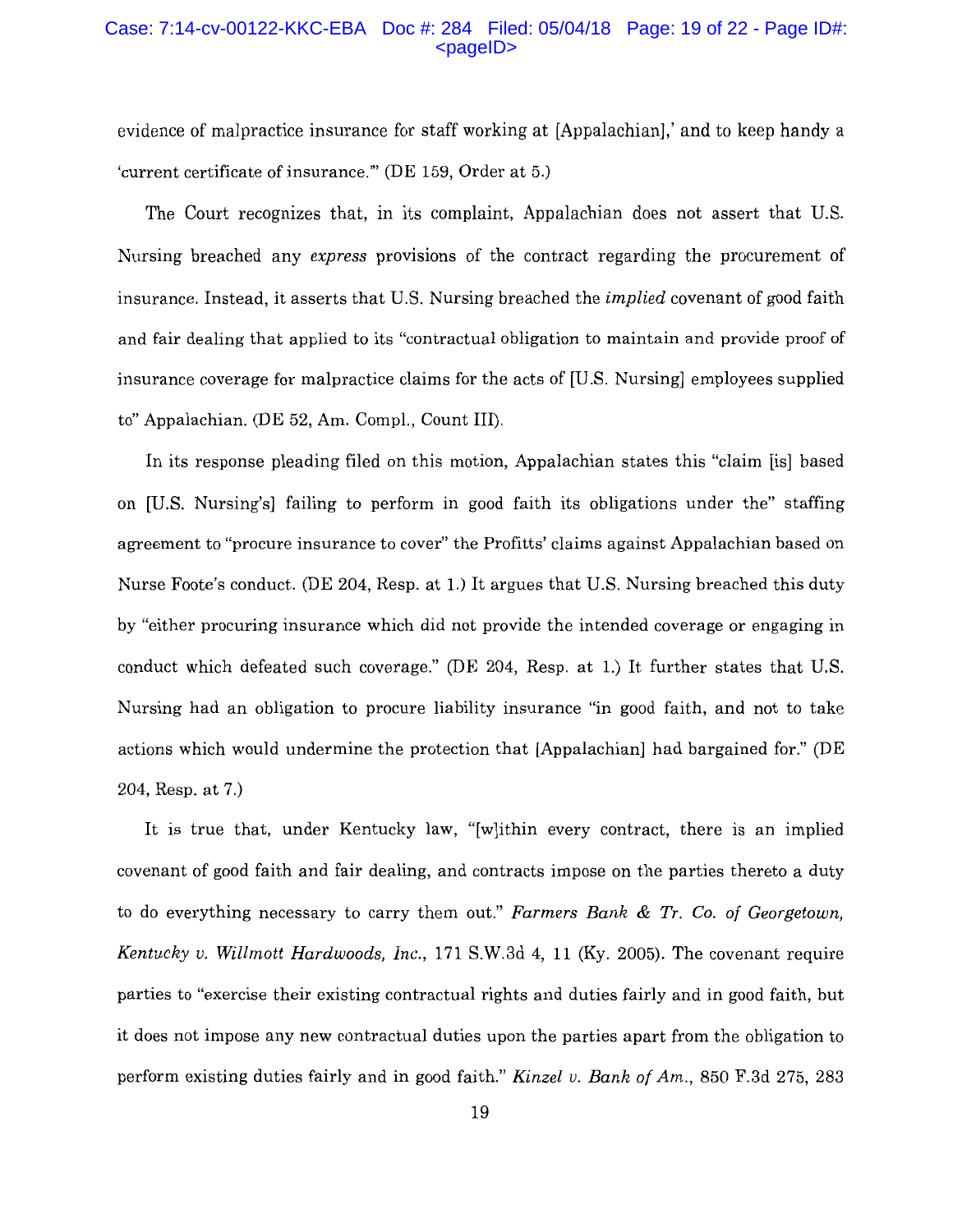### Case: 7:14-cv-00122-KKC-EBA Doc #: 284 Filed: 05/04/18 Page: 20 of 22 - Page ID#:  $<$ pageID $>$

(6th Cir. 2017). *See also MERV Properties, LLC v. Eric Friedlander(In re Eric Friedlander),*  No. 11-52814, 2014 WL 801509, at \*5 (Bankr. E.D. Ky. Feb. 27, 2014); *Goat v. Metro. Gov't of Nashville* & *Davidson Cty.,* No. M200302013COAR3CV, 2005 WL 3031638, at \*7 & n.17 (Tenn. Ct. App. Nov. 9, 2005) (citing cases).

To the extent that Appalachian argues that U.S. Nursing did not carry out in good faith an obligation to procure insurance without exclusions, the Court continues to find that there is no such obligation under the agreement. As to Appalachian's claim that U.S. Nursing did not carry out in good faith its obligation to buy insurance that would actually cover the conduct of its staff, Appalachian points out that, after the state court found that Nurse Foote was "dual serving," Nautilus indicated in an e-mail to U.S. Nursing that Appalachian's insurance should cover Nurse Foote's actions instead of the Nautilus insurance. (DE 204, Resp. at 9; DE 204-15, e-mails.)

Appalachian also states that Nautilus communicated this position to it "on numerous occasions" throughout the Profitt litigation. (DE 208, Statement at 15.) It points to a September 9, 2014 e-mail in which a Nautilus representative stated to an Appalachian representative that, "Nautilus believes that Nurse Foote also may be an insured or other beneficiary under professional liability insurance issued to [Appalachian] or self-funded liability insurance trusts created by" Appalachian. (DE 208-35, Sept. 9, 2014 e-mail.) On January 21, 2016, Appalachian's director of claims management attended a meeting during which Nautilus's representatives indicated that \$5 million of coverage would not be available under the Nautilus policy if Nurse Foote were found negligent in the Profitt litigation. (DE 208-36, Caudill Aff.) Appalachian states that it repeatedly sought assurances from U.S. Nursing that the Nautilus policy would cover Nurse Foote's acts but that U.S. Nursing was unable to provide such assurances. (DE 208, Statement at 16, 18.)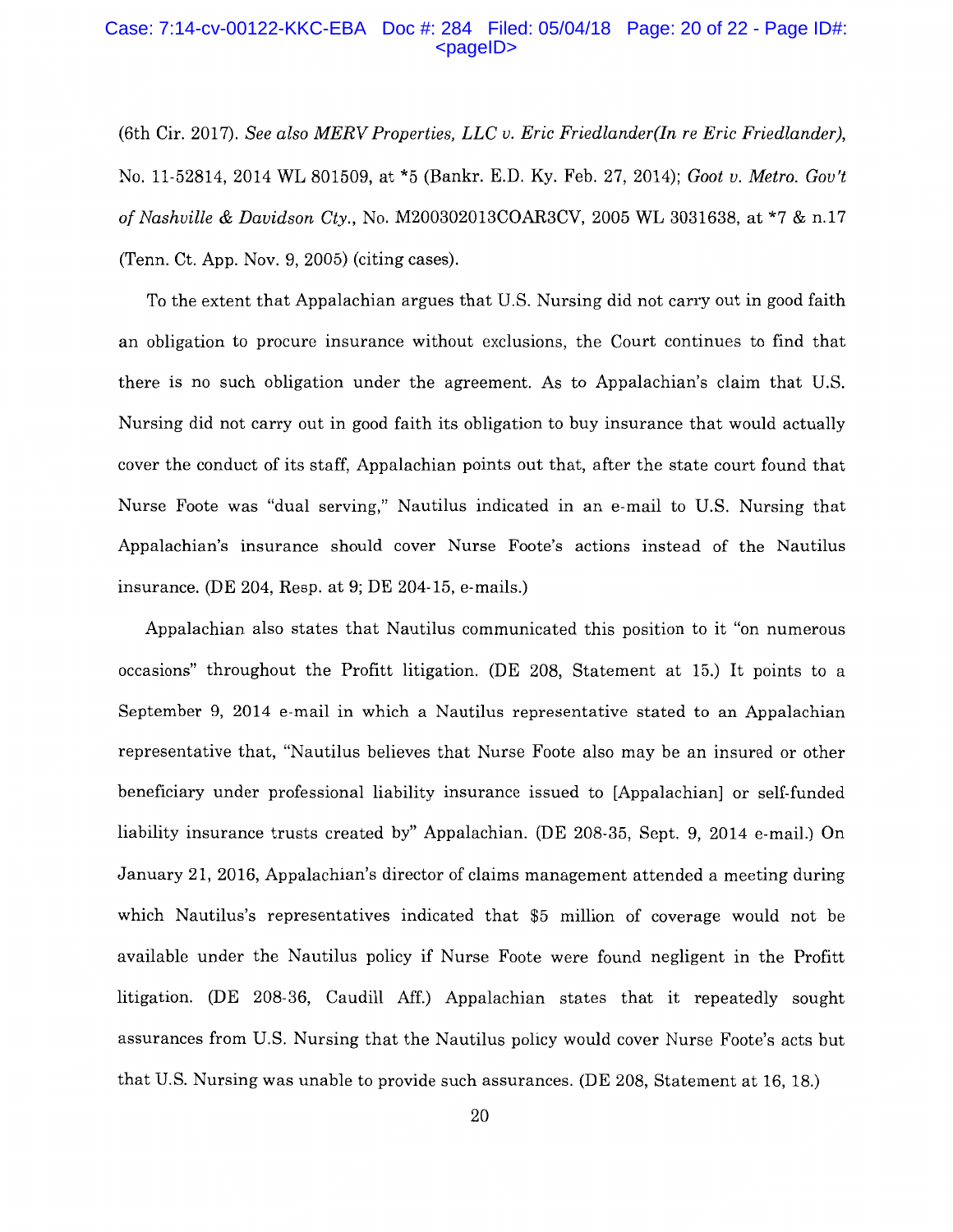#### Case: 7:14-cv-00122-KKC-EBA Doc #: 284 Filed: 05/04/18 Page: 21 of 22 - Page ID#: <pageID>

Appalachian itself recognizes, however, that by June 2, 2015, U.S. Nursing had obtained Nautilus's agreement to waive the indemnity exclusion in the policy. (DE 208, Statement at 18; DE 204, Resp. at 10.) Appalachian recognizes that U.S. Nursing "insisted" upon the waiver to ensure that Nautilus would not claim that its coverage was secondary to Appalachian's. (DE 208, Statement at 18.) According to Appalachian, this meant that Appalachian "was afforded the coverage it sought for any verdict against Foote up to \$5 million." (DE 208, Statement at 18.)

That would seem to resolve the matter. U.S. Nursing did buy insurance and that insurance did provide sufficient coverage for the negligent acts of its own staff, including Nurse Foote. Further, at U.S. Nursing's insistence and prodding, Nautilus eventually made it clear that its policy would cover any verdict based on Nurse Foote's actions, up to \$5 million. Thus, U.S. Nursing could not have breached any good-faith obligations with regard to its duty to procure insurance that would cover the negligent acts of its staff at Appalachian.

Appalachian has another complaint, however. It complains that U.S. Nursing did not timely inform it that Nautilus had agreed to cover Nurse Foote's actions. (DE 208, Statement at 19.) Thus, Appalachian still believed when it settled with the Profitts on April 1, 2016 that the Nautilus coverage was in doubt. (DE 208, Statement at 19.) Appalachian argues that U.S. Nursing used Appalachian's uncertainty about the coverage in an attempt to coerce Appalachian into giving up its indemnification rights in return for U.S. Nursing's cooperation in the settlement with the Profitts. (DE 204, Resp. at 11.)

Again, however, the duty of good faith and fair dealing cannot create any new obligations or rights under a contract. Appalachian's complaint that U.S. Nursing did not timely inform it of its insurer's agreement to cover Nurse Foote's acts is not tied to any